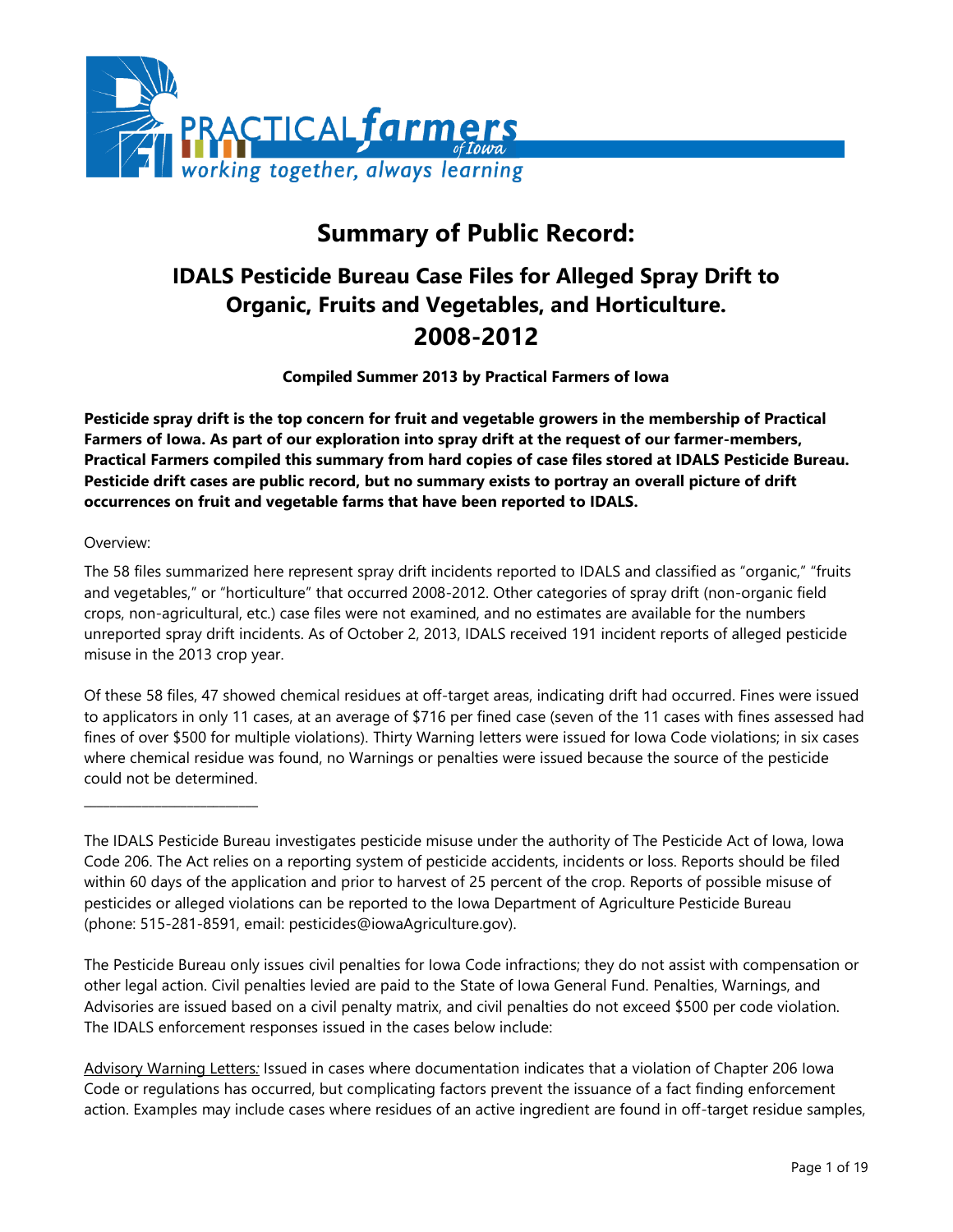but more than one applicator is documented to have applied identical pesticides within the time frame in question making it difficult, if not impossible, to identify the source of the residues.

Official Notice: A state communication issued by a state pesticide investigator when voluntary corrective action is the best enforcement option. Official notices are most often used to document minor product or RUP Dealer/Applicator recordkeeping violations.

Warning Letter: Written notice from the state pesticide program manager to the person believed to have violated a state pesticide law or regulation. The letter should explain what violation has occurred and the possible consequences for repeat violations.

Administrative Civil Complaints (civil penalty): Written communication alleging one or more violations of specific provisions of Iowa Code Chapter 206, regulations, or a license and/or certification promulgated there under and notice of the assessment of a civil penalty. For civil penalties initiated by IDALS, guidance for the amount of the proposed penalty is addressed by the IDALS civil penalty matrix (see last page of document) which addresses the following components:

- Willfulness of violation
- Actual or potential danger of injury/damage
- Enforcement history
- Actual or potential cost of injury/damage
- Actual or potential cost to Department

#### **For more information on these cases or other spray drift claims, contact the Pesticide Bureau at the Iowa Department of Agriculture and Land Stewardship: (515) 281-8591 or pesticides@iowaAgriculture.gov.**

Questions for Practical Farmers of Iowa: Liz Kolbe, Energy and Horticulture Coordinator (515) 232-5661 [liz@practicalfarmers.org](mailto:liz@practicalfarmers.org)

#### *Case File KEY:*

Case Number  $\rightarrow$  Claimant, Location of claimant's farm, Crops/persons affected, Date report filed, number of days after alleged drift event.

- Notes, if applicable
- *To access Applicator / Contractor / Subcontractor / Farmer information, contact Liz Kolbe at Practical Farmers of Iowa: liz@practicalfarmers.org (515) 232-5661.*
- Type of application (aerial or ground)
- Products sprayed
- Chemicals in sprayed product and levels detected in samples, if any.
- **Enforcement response by IDALS**

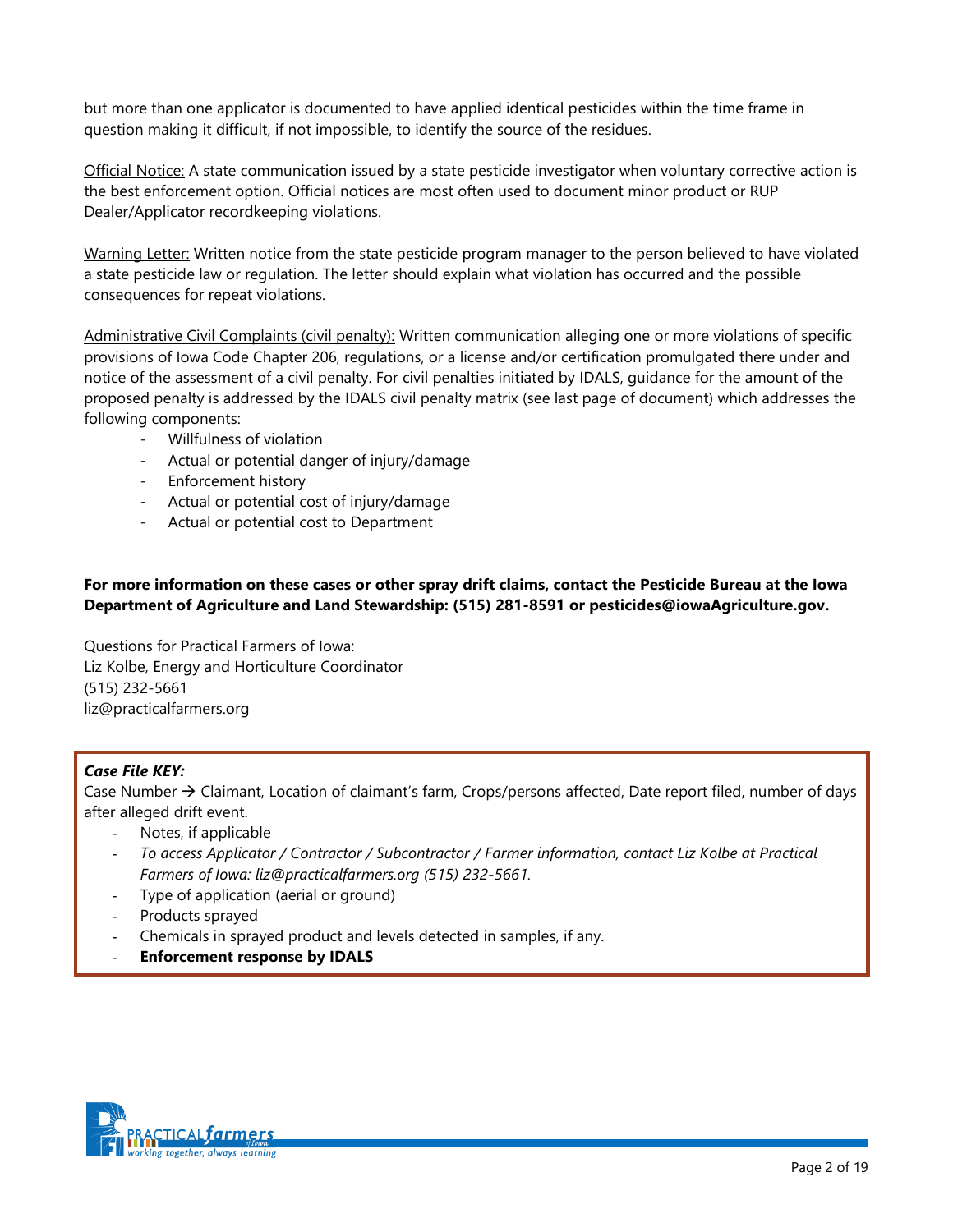#09.0066 > Duane Errett, Harlan, organic corn, 6/26/08, 13 days

- Noticed his field next to the road, across from sprayed corn field, had areas of stunted yellow corn with leaf ends dried and burnt.
- *To access Applicator / Contractor / Subcontractor / Farmer information, contact Liz Kolbe at Practical Farmers of Iowa: liz@practicalfarmers.org (515) 232-5661.*
- **Ground**
- Roundup PowerMax
- Glyphosate 0.088, 0.11ppm
- **Civil penalty: \$360** for violation of Iowa Code 206.11(3)(b): use inconsistent with label, and 206.11(4)(d): handling pesticides in a faulty, careless, or negligent manner.

 $\text{\#09.0101}\rightarrow \text{David}$  and Bryne Cue, Denison, organic pasture, 8/13/08, 1 day

- Cues observed a yellow plane spraying the adjacent soybean field, witnessed several instances of particle drift onto their organic pasture where they graze milking goat breeding stock.
- *To access Applicator / Contractor / Subcontractor / Farmer information, contact Liz Kolbe at Practical Farmers of Iowa: liz@practicalfarmers.org (515) 232-5661.*
- **Aerial**
- Lorsban 4-E, Sniper
- Chlorpyrifos 2.4ppm, bifenthrin 1.4ppm
- **Warning** for violation of Iowa Code 206.11(3)(b), inconsistent with label; violation of Iowa Admin Code Rule 21-45 26 (3)(206), failing to indicate company's license number and/or applicator's certification number.

#09.0119: Grice's organic farm: crops, livestock, bees. South English, 8/25/08, 2 days

- Listed on Sensitive Crop Registry and Bee Registry
- Mrs. Grice saw a yellow plane spraying fields north of her property, was concerned about drift. She made several phone calls trying to determine chemical being sprayed and applicator. Mrs. Grice was not contacted about spraying, which was required under the Bee Rule at the time. Commercial Applicator had not checked Sensitive Crop Registry and was unclear on who was supposed to contact Mrs. Grice about bees.
- *To access Applicator / Contractor / Subcontractor / Farmer information, contact Liz Kolbe at Practical Farmers of Iowa: liz@practicalfarmers.org (515) 232-5661.*
- **Aerial**
- Mustang Max and Lorsban 4E
- Chlorpyrifos 1.3ppm, esfenvalerate 0.052ppm, zeta cypermethrin 4.3ppm
- **Civil penalty \$560** for violations of Iowa Code 206.11(3)(b) and 206.11(4)(d) and Admin Code Rule 21- 45.31(306). **Official Notice** given onsite for failing to notify Mrs. Grice as required by Bee Rule.

#09.0012 $\rightarrow$  Larry Engbers, Pella, vineyard, 7/7/08, 19 days

- Mrs. Engbers noticed a section of grape vine with twisted, crinkled leaves.
- Suspected drift from ditch spraying. Applicator had checked Sensitive Crop Registry, records showed GPS marks to avoid Engber's property when spraying.
- No chemical residues detected.
- **No apparent violations** of Iowa Code.

#09.0045 Joe Grove, South English, vineyard and tomatoes, 6/23/08, 33 days

Leaves on grapes and tomatoes were curled up, vines dropped young green grapes. Joe Grove replaced 28 tomato plants. Asked Farmer Applicator 2 to pay for replacements, Farmer Applicator 2 refused. Each

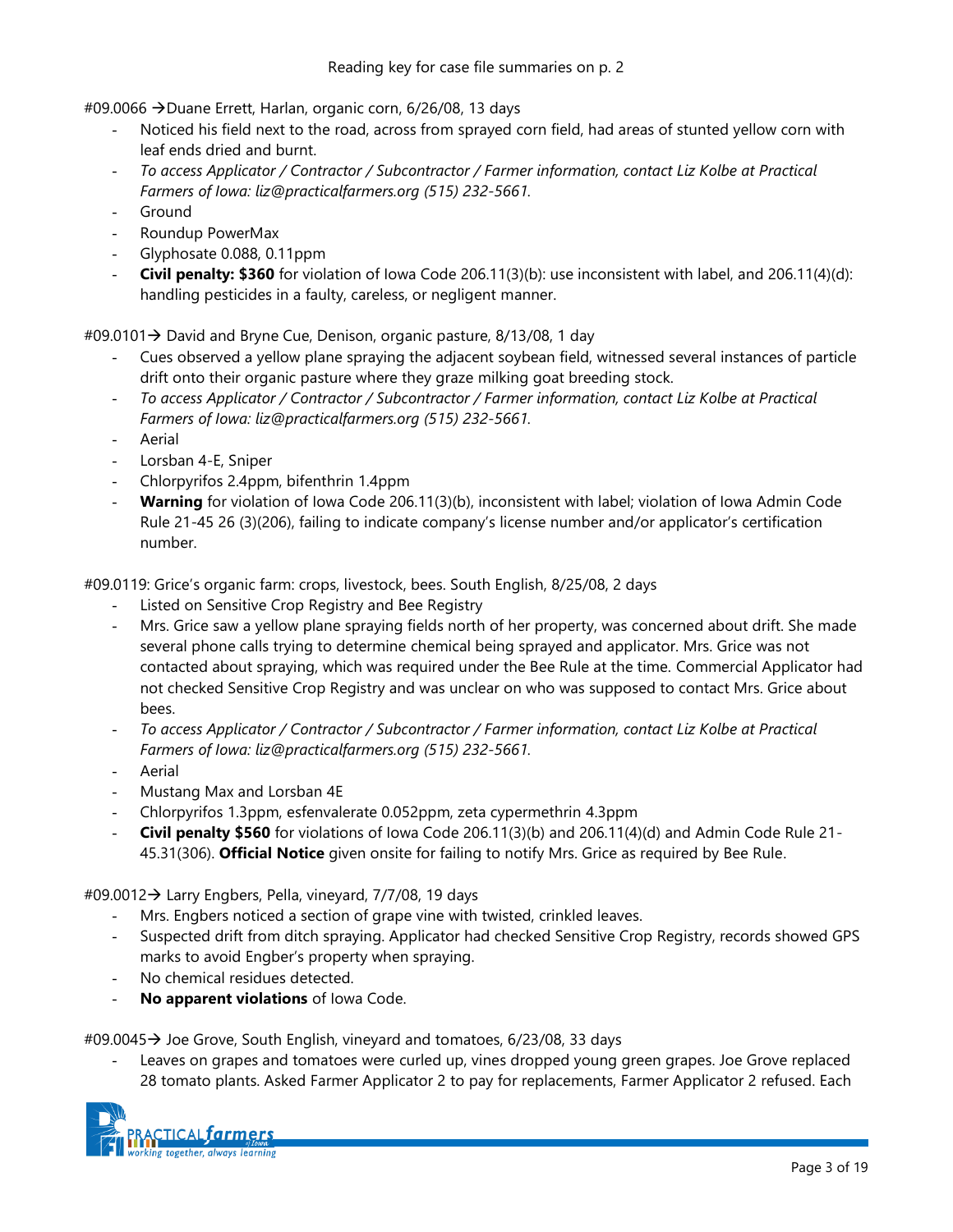Farmer Applicator commented on a situation where Joe Grove had received substantial compensation for alleged injury to crops from drift.

- *To access Applicator / Contractor / Subcontractor / Farmer information, contact Liz Kolbe at Practical Farmers of Iowa: liz@practicalfarmers.org (515) 232-5661.*
- Farmer Applicator 1: Reflex and Prefix CP
- Farmer Applicator 2: Glyphos X-tra, FS Weed Killer LV400, FS Atrazine 4L
- Farm Employee Applicator 3: Balance Pro and Atrazine
- **Ground**
- Atrazine 0.038ppm, dicamba 0.011ppm, glyphosate 0.09ppm, detected none: 24D ethylhexyl-ester, isoxaflutole, isoxaflutole MET rpa 202248, metolachlor
- **Closed without penalty** due to inconclusive results; multiple farms spraying and **fault could not be discerned.**

#09.0005→ Edwin Copper, Ionia, sweet corn, 7/3/08, 10 days

- After Farmer Applicator sprayed his field corn, Copper noticed areas of his sweet corn turning brown, purple, and burned looking; stunted in other areas.
- *To access Applicator / Contractor / Subcontractor / Farmer information, contact Liz Kolbe at Practical Farmers of Iowa: liz@practicalfarmers.org (515) 232-5661.*
- **Ground**
- Roundup Weather Max
- Glyphosate 0.12ppm
- **Warning:** Iowa Code 206.11(3)(b)

#09.0041 → Philip Boehm, Charles City, grapes and tomatoes, 6/30/08, 5 days

- Noticed tomato and grape leaves discoloration at center of tomato plants with new emergence really looked like herbicide issue. Some leaf curl damage on grape leaves.
- *To access Applicator / Contractor / Subcontractor / Farmer information, contact Liz Kolbe at Practical Farmers of Iowa: liz@practicalfarmers.org (515) 232-5661.*
- **Ground**
- Liberty, Atrazine 90DL
- No chemical residues detected.
- **No apparent violations** of Iowa Code.

 $\text{\#09.0022} \rightarrow \text{Tammy}$  and James Mundt, Shell Rock, garden plants, 7/11/08, 3 days

- The Mundts noticed tomatoes yellow and brown spotted, ash tree and squash new foliage was yellow.
- *To access Applicator / Contractor / Subcontractor / Farmer information, contact Liz Kolbe at Practical Farmers of Iowa: liz@practicalfarmers.org (515) 232-5661.*
- **Ground**
- Touchdown Total
- Glyphosate 0.073ppm
- **Warning:** Iowa Code 206.11(3)(b)

#09.0798 → Steve Rickersten, Charlotte, vineyard, 6/15/09, 3 days

- The day after Farmer Applicator sprayed, Rickersten noticed grape leaves were cupped as though they had been exposed to a phenoxy herbicide.
- *To access Applicator / Contractor / Subcontractor / Farmer information, contact Liz Kolbe at Practical Farmers of Iowa: liz@practicalfarmers.org (515) 232-5661.*
- **Ground**

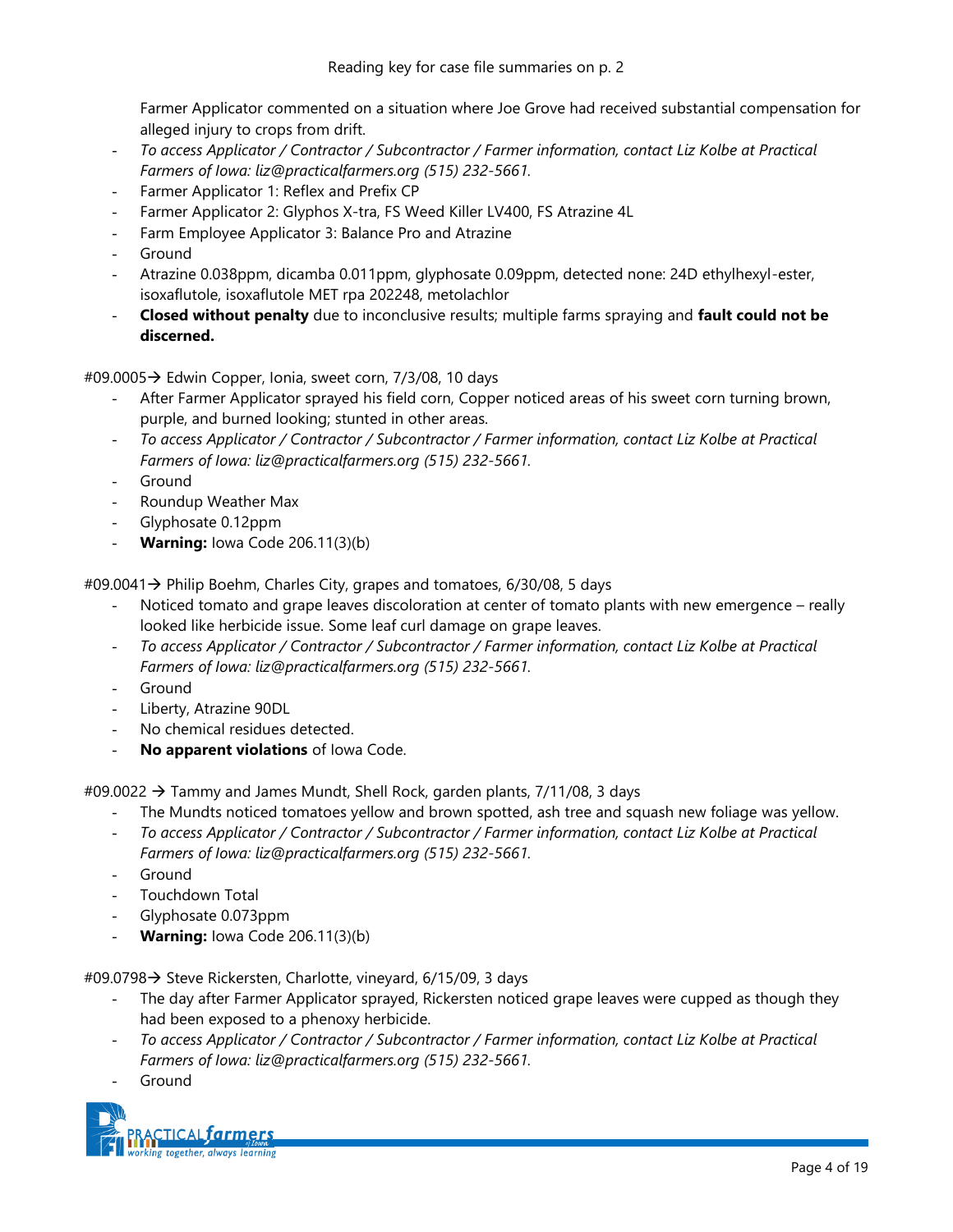- Sure Start, Traxion
- Glyphosate 0.045ppm, acetochlor and clopyralid: none found
- Rickersten had applied roundup near grapes for weeds; **source of glyphosate could not be determined.**

#09.0728 David Grunklee, Reinbeck, greenhouse tomatoes, 5/19/09, 13 days

- Tomato leaves were distorted, some purple in color, short internode growth, some bleaching. Rhubarb leaves were bronze underneath with bubbling of leaves. Peas had cupped leaves.
- *To access Applicator / Contractor / Subcontractor / Farmer information, contact Liz Kolbe at Practical Farmers of Iowa: liz@practicalfarmers.org (515) 232-5661.*
- Ground
- Corvus
- No chemical residues detected.
- **No apparent violations** of Iowa Code.

#09.0695→ David Dean, Seasboro, trees and property, very near house, 5/8/09, 2 days

- Upon coming home from work, Dean noticed a chemical odor and saw nearby fields being sprayed in windy conditions. Later, noticed misshapen and discolored leaves on a variety of trees.
- *To access Applicator / Contractor / Subcontractor / Farmer information, contact Liz Kolbe at Practical Farmers of Iowa: liz@practicalfarmers.org (515) 232-5661.*
- Ground
- Lumax
- Atrazine: 0.12-0.74ppm; metolachlor 0.038-0.34ppm
- Advisory: may have violated Iowa Code 206.11(3)(b)

#10.0039 > Willam Totemeier, New London, property, crops, person, family; 7/29/09, 1 day.

- Converting to organic. Spray applied to Totemeier's soybean field in error, exposed drift to fruit orchard, garden, house, two sons outside. Totemeier, sons, and DNR official witnessed drift and spraying on wrong field. DNR also investigated a related fish kill at Flint Creek.
- *To access Applicator / Contractor / Subcontractor / Farmer information, contact Liz Kolbe at Practical Farmers of Iowa: liz@practicalfarmers.org (515) 232-5661.*
- **Aerial**
- Laredo fungicide, Cobalt insecticide
- Chlorpyrifos, gamma-cyhalothrin, myclobutanil, pyraclostrobin: all present in gardens, trees, near house, hay bales, Flint Creek.
- **Civil penalty to applicator: \$1,040.** Iowa Code 206.11(3)(b) and 206.11(4)(d). Several Code infractions in addition to applicator error.
- **Warning** for not following safety quidelines
- Contractor given **Warning** for failure to provide detailed flight maps.

#10.0155  $\rightarrow$  Francis Thicke, Fairfield, organic hayfield, 9/17/09, 17 days

- Neighbor witnessed drift onto Thicke's organic hayfields (from spraying on neighboring soybeans).
- **Ground**
- Delta Gold, Lorsban 4E
- Chlorpyrifos, deltamethrin
- No chemical residues detected.
- No apparent violations of the Iowa Code.

#10.0106 > Wanda Sandfire, Batavia, person, geese, house, garden, 8/31/09, 2 days

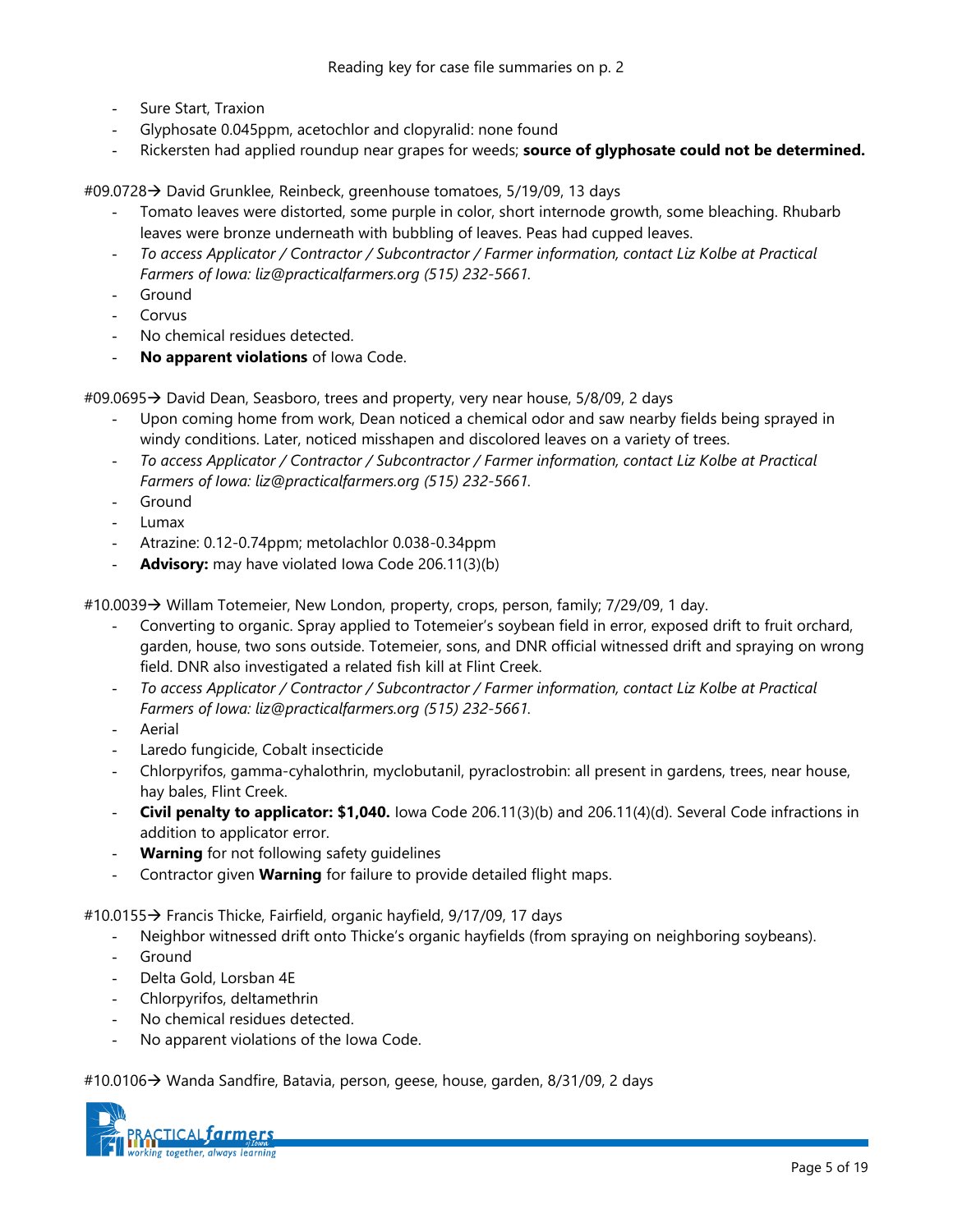- Burning nostrils and lips, funny taste, swelling of tongue, tooth pain, sore throat, lips, face and arms burning, loss of taste, confusion, upset stomach, diarrhea.
- *To access Applicator / Contractor / Subcontractor / Farmer information, contact Liz Kolbe at Practical Farmers of Iowa: liz@practicalfarmers.org (515) 232-5661.*
- **Aerial**
- Lorsban 4E
- Chlorpyrifos: shirt 900ng/in<sup>2</sup>, glasses 47ng/in<sup>2</sup>, vegetation 1.5-2.1 ppm. None found on control.
- **Civil penalties: \$460 and \$580** to applicator and contractor.

#10.0080  $\rightarrow$  Greg Franzenburg, Keystone, person, son, organic cornfield, 8/5/09, 1 day

- Person, son, and organic cornfield hit with drift. Samples taken up to 100ft south of sprayed field contained chemical.
- *To access Applicator / Contractor / Subcontractor / Farmer information, contact Liz Kolbe at Practical Farmers of Iowa: liz@practicalfarmers.org (515) 232-5661.*
- Aerial
- Headline and Stratego
- Propiconazole 2.1ppm, pyraclostrobin 0.26ppm, trifloxystrobin 1.4ppm
- **Civil penalty \$380**

#10.0122 Dan Walker, Fairfield, 8/25/09, 3 days

- Walter reported obvious, visible over-spray; plane was making turns with booms still charged.
- *To access Applicator / Contractor / Subcontractor / Farmer information, contact Liz Kolbe at Practical Farmers of Iowa: liz@practicalfarmers.org (515) 232-5661.*
- **Aerial**
- Asana
- No chemical residues detected.
- **No apparent violations** of Iowa Code.

 $#10.0044 \rightarrow$  Tom Klug, Coggon, beehive and vegetable garden, 7/31/09, 0 days

- Saw drift settle on garden, found dead bees in front of hive.
- *To access Applicator / Contractor / Subcontractor / Farmer information, contact Liz Kolbe at Practical Farmers of Iowa: liz@practicalfarmers.org (515) 232-5661.*
- **Aerial**
- Headline and Respect
- Pyraclostrobin 0.0043ppm on dead bees, 0.77ppm on vegetation; zeta cypermethrin 0.67ppm garden
- **\$360 civil penalty**

#10.0150  $\rightarrow$  Loyd Johnson, Bloomin' Wooley Acres, Nashua, 8/25/09, 3 days

- Complaint of plane flying over house and property (Pesticide Bureau referred Johnson to Federal Aviation Association (FAA)). Also noticed chemical smell.
- *To access Applicator / Contractor / Subcontractor / Farmer information, contact Liz Kolbe at Practical Farmers of Iowa: liz@practicalfarmers.org (515) 232-5661.*
- **Aerial**
- **Cobalt**
- Chlorpyrifos 0.051ppm; gamma cyhalothrin: none
- Mr. Johnson was warned to avoid being in the path of potential drift.
- Advisory for protocol omissions and drift.

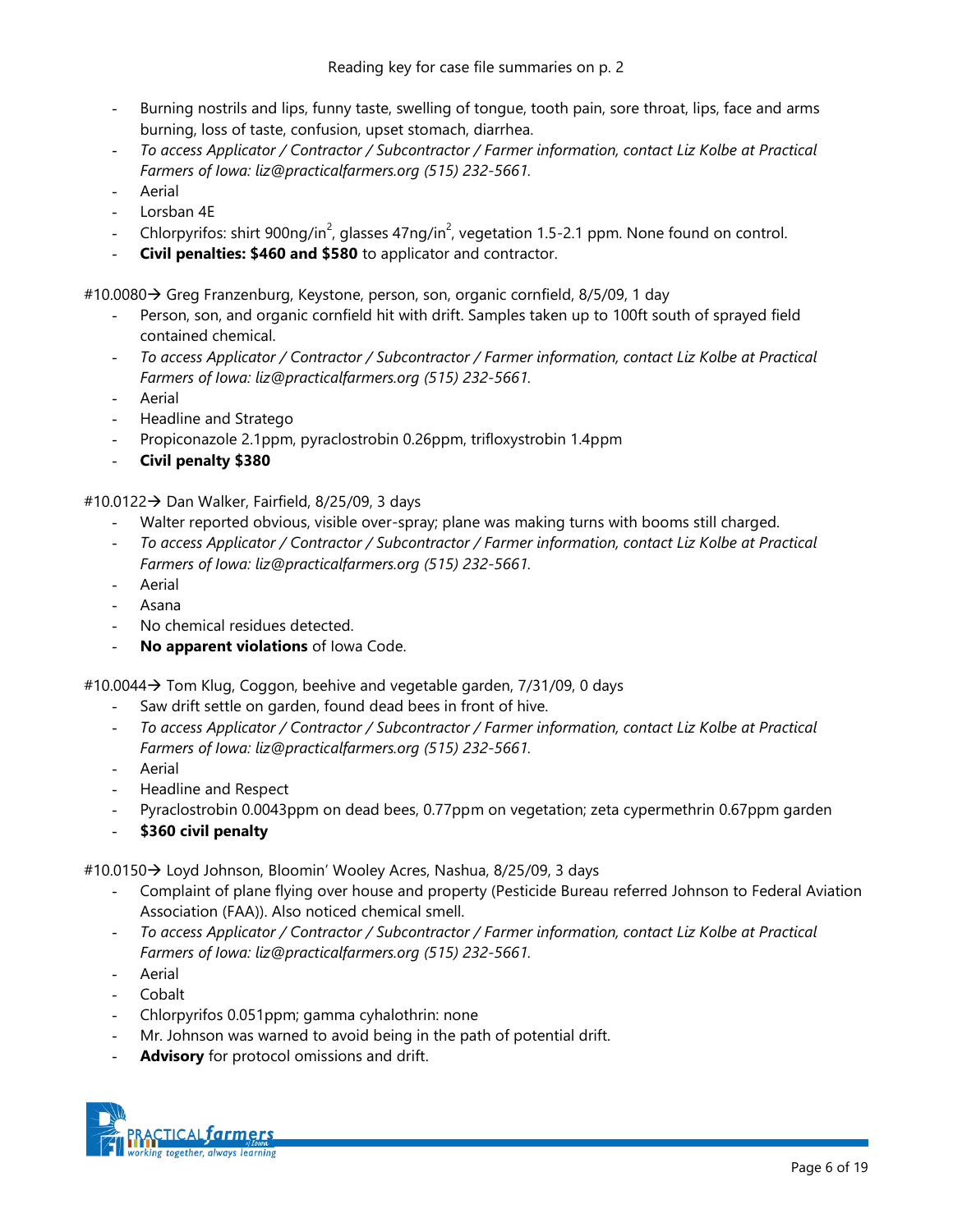# Reading key for case file summaries on p. 2

#10.0110 Loyd Johnson, Bloomin' Wooley Acres, Nashua, organic vegetables. 8/12/09, 6 days

- Mr. And Mrs. Johnson and three were employees harvesting during spraying.
- *To access Applicator / Contractor / Subcontractor / Farmer information, contact Liz Kolbe at Practical Farmers of Iowa: liz@practicalfarmers.org (515) 232-5661.*
- **Aerial**
- Headline
- Very small amounts of pyraclostrobin 0.023ppm in one sample.
- **Warning** issued to Consultant for failure to meet with pilot, **Warning** to applicator for use inconsistent with label.

#10.0012 Andrew Dunham, Grinnell Heritage Farm, Grinnell, organic hayfield, 7/8/12, 1 day

- Dunham and nine workers in field, saw spray drift misting over the road and settling on organic hay field.
- *To access Applicator / Contractor / Subcontractor / Farmer information, contact Liz Kolbe at Practical Farmers of Iowa: liz@practicalfarmers.org (515) 232-5661.*
- **Aerial**
- Pilot/company had not checked sensitive crop registry.
- Tilt Fungicide
- Propiconazole 0.0032-0.0097ppm, present in all samples
- **Civil penalty: \$540** for violations of Iowa code 206.11(4)(d) and Admin Code 21-45.22(17)(b)(7) and Admin Code 21-45.26(3)

#10.0077  $\rightarrow$  Mark Driscoll, Clarinda, berries and CRP, 8/4/09, 1 day

- Observed low-flying plane over his property, suspected drift onto berries and CRP, made video.
- *To access Applicator / Contractor / Subcontractor / Farmer information, contact Liz Kolbe at Practical Farmers of Iowa: liz@practicalfarmers.org (515) 232-5661.*
- **Aerial**
- Headline
- Propiconazole 0.0022-0.0061ppm; pyraclostrobin 0.0030
- **Civil penalty \$240** violation of Code 206.19(s) and Admin Code 21-45.22(17)

#10.0082 → Larry Gergen, Bur Oaks Inc, Fertile, pasture, 8/5/09

- Organic grower suspected drift due to cupping and discoloration on weeds.
- Applicator and suspected source unidentified
- Samples were taken and analyzed for mesotrione.
- No chemical residue found.
- No apparent violations of Iowa Code.

#10.0019  $\rightarrow$  Rebecca Moes, Hornick, greenhouse, 7/14/09, 14 days

- Moes witnessed spray drift entering the south end of the greenhouse (end of June 2009). Greenhouse was <10 feet from the sprayed corn field. Leaves on plants in south end of greenhouse cupped and brown. Plants on east and south side outside the greenhouse were also damaged. Applicator said the sprayer stayed 18-24 rows away from the property.
- *To access Applicator / Contractor / Subcontractor / Farmer information, contact Liz Kolbe at Practical Farmers of Iowa: liz@practicalfarmers.org (515) 232-5661.*
- **Ground**
- Castillo and Helosate Plus
- 2,4-D 0.12 ppm; glyphosate none, mesotrione none
- Lab analysis showed residue of 2,4-D; source could not be determined so **no further action** was taken.

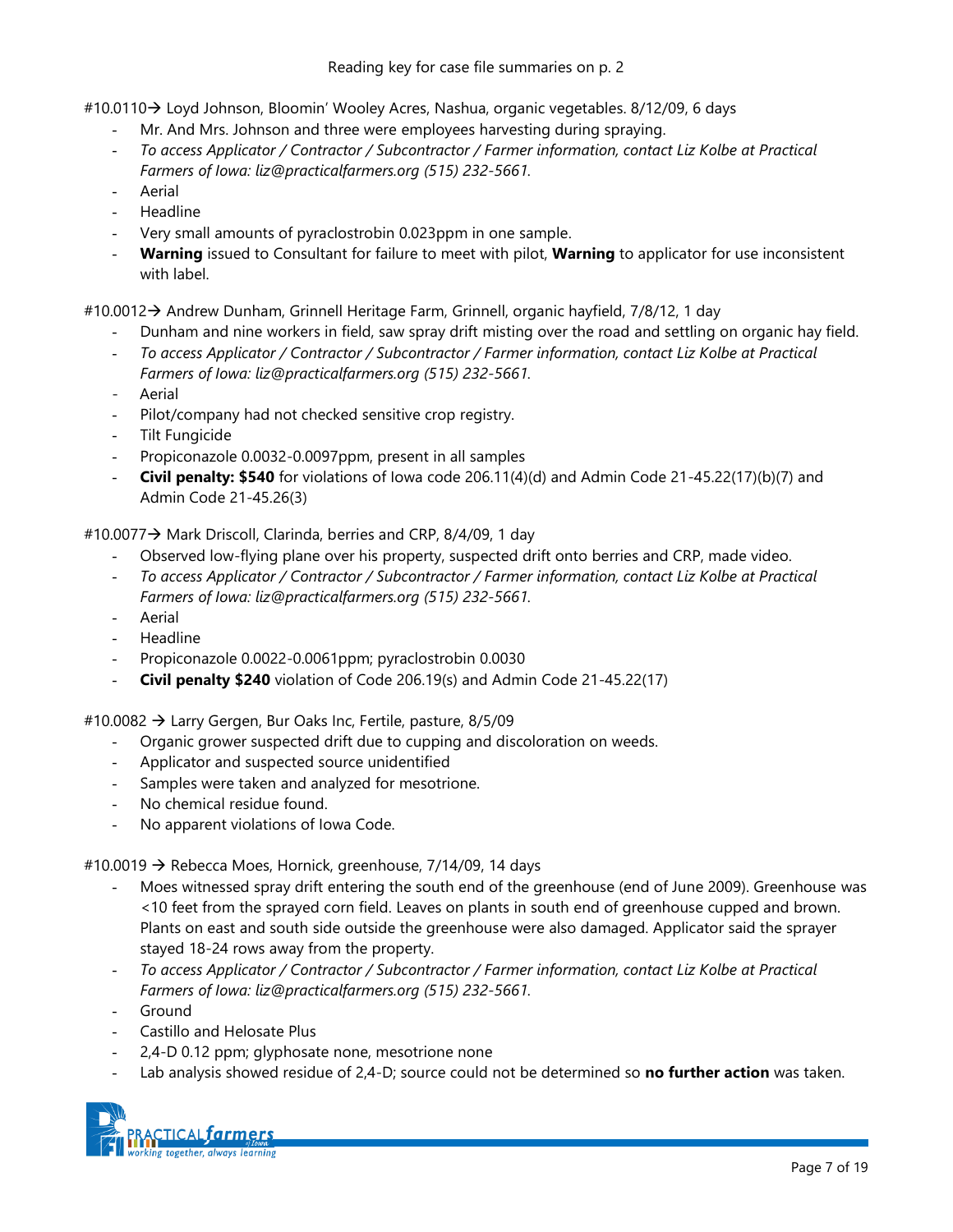#10.0051  $\rightarrow$  Ronald Farnum, Red Oak, hay, pasture, and vegetables for canning, 8/3/09, 3 days

- Odor, burning lips; IDALS suggested he can the vegetables and then test for residue before consuming; Farnum claimed they were a total loss.
- Neighboring Farm Partner said there were no fungicides applied only pre- and post-treatment for Roundup – but aviation records showed Headline (and Cabrio) were applied.
- *To access Applicator / Contractor / Subcontractor / Farmer information, contact Liz Kolbe at Practical Farmers of Iowa: liz@practicalfarmers.org (515) 232-5661.*
- Headline fungicide (7/31/09)
- **Aerial**
- Propiconazole 0.037ppm; pyraclostrobin 0.025ppm; trifloxystrobin 0.0021 ppm
- **Warning: Iowa Code 206.11(3)(b)**

#10.0579  $\rightarrow$  Brad Bogue, Rembrandt, vegetables, 4/14/10, 0 days

- Bogue was in the process of certifying his garden organic. He observed the sprayer operating in high winds and spray droplets on a metal building.
- *To access Applicator / Contractor / Subcontractor / Farmer information, contact Liz Kolbe at Practical Farmers of Iowa: liz@practicalfarmers.org (515) 232-5661.*
- **Ground**
- Harness Xtra
- Acetochlor 0.15, 0.068ppm; atrazine 1.8, 0.046ppm
- Applicator stated winds at 15-18mph; climatologist recorded winds 12-27mph w/ gusts to 33mph.
- **Warning:** Iowa Code 206.11(3)(b)

#10.0783 → Leroy Zimmerman, Orchard, strawberries, 6/23/10, 7 days

- Farmer Applicator applied Halex GT herbicide to corn field. Chemical analysis showed glyphosate but no s-metolachlor. Zimmerman had applied Round-up to strawberries 6 weeks prior to Farmer Applicator spraying corn field.
- *To access Applicator / Contractor / Subcontractor / Farmer information, contact Liz Kolbe at Practical Farmers of Iowa: liz@practicalfarmers.org (515) 232-5661.*
- Ground
- Glyphosate 0.3ppm; 6/16/10
- Farmer Applicator said he was working with Zimmerman on the issue, did not believe there was any drift because weeds in ditch separating were not affected.
- Source of glyphosate could not be determined; **no apparent violations**.

#### #10.0727  $\rightarrow$  Twyla Hein, Tipton, vegetables and property, 5/27/10, 8 days

- Application Company Manager inspected Hein acreage, did not believe there was damage. ISU horticulture specialist inspected acreage, was unsure of pesticide damage (Pat O'Malley). Richard Colwell (Pesticide Bureau inspector) noticed symptoms of anthracnose disease but also while speckles on older leaves and garden vegetation. More brown spots and yellowing on other plants. Test results showed most of these were diseased (cedar apple rust, frog eye leaf spot, cherry leaf spot, maple anthracnose).
- *To access Applicator / Contractor / Subcontractor / Farmer information, contact Liz Kolbe at Practical Farmers of Iowa: liz@practicalfarmers.org (515) 232-5661.*
- **Ground**
- Valor XLT, Durango DMA, Optill X sprayed on 5/19/2010. applicator recorded winds at 2-7mph and 5-10 mph; climatologist reports winds at 8-9 mph w/gusts to 16
- Flumioxazin 0.043, 0.017, 0.020ppm; glyphosate 0.58ppm

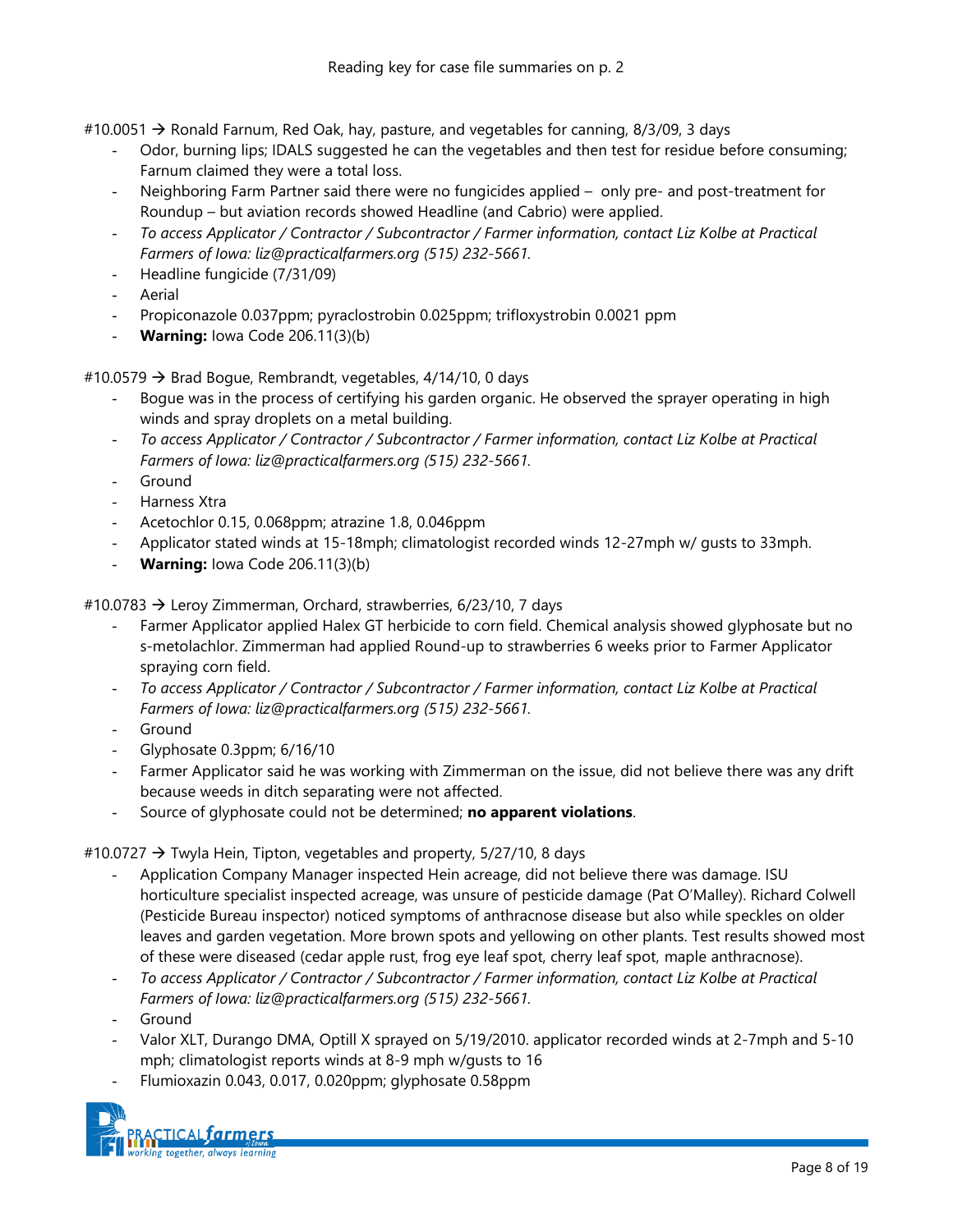**Warning:** Iowa Code 206.11(3)(b)

#10.0728  $\rightarrow$  Jack Suiter, Sully, vegetables, 5/27/10, 3 days

- Suiter does apply Strategy herbicide in collards and BASF Poast herbicide.
- Farmer Applicator noted that Suiter had a reputation for complaining about pesticide drift "no matter if an actual spray drift incident had occurred."
- *To access Applicator / Contractor / Subcontractor / Farmer information, contact Liz Kolbe at Practical Farmers of Iowa: liz@practicalfarmers.org (515) 232-5661.*
- Ground
- Glyfos X-tra; Prefix
- Glyphosate 2.7, 0.58ppm; s-metolachlor 0.33, 0.011ppm
- **Warning:** lowa Code 206.11(3)(b)

#11.0093  $\rightarrow$  Anonymous organic farmer near Lansing, 8/6/2010, 2 days

- Pilot saw farmer shaking his fist after two passes and did not continue in the area. Pilot's map was marked with "organic, stay back."
- No samples were taken nor chemical analysis performed because complaint was not formally registered by farmer.
- *To access Applicator / Contractor / Subcontractor / Farmer information, contact Liz Kolbe at Practical Farmers of Iowa: liz@practicalfarmers.org (515) 232-5661.*
- **Aerial**
- Headline, Interlock (additive), Between (additive), Respect
- Agronomist 1, Innovative Ag Service Co. **Warning** in violation of Iowa Code Rule 21-44.22(17)(b)(1): Performing the duties of an aerial applicator consultant w/o being certified in Category 11.
- Agronomist 2, Innovative Ag Service Co. **Warning** in violation of Iowa Code Rule 21-44(17)(b) for not performing all the required duties of an aerial applicator consultant.

#11.0042  $\rightarrow$  Sally Hertz, Nevada, organic vegetable farm, 7/30/10, 2 days

- S. Hertz witnessed spraying of corn field and drift onto her organic gardens. Neighboring Farm Manager had stipulated no spraying was to be within 100 yds. of organic area. No-spray X's were removed in the digital map for the pilot.
- S. Hertz removed affected crops and did not sell.
- *To access Applicator / Contractor / Subcontractor / Farmer information, contact Liz Kolbe at Practical Farmers of Iowa: liz@practicalfarmers.org (515) 232-5661.*
- Aerial
- Quilt fungicide, winds at 2mph
- Azoxystrobin 0.010, 0.0018 ; propiconazole 0.016, 0.061ppm
- **Civil penalty of \$480** for violation of Iowa Code 206.11(3)(b) paid by Application Company Owner.
- Consultant given **Warning** in violation of Iowa Code Rule 21-45-22(b)(2) (not submitting names of aerial applicators) and Iowa Code Rule  $21 - 45.22(17)(c)(3)$  not following label directions.
- #11.0014  $\rightarrow$  Rich and Erika Dana, Guernsey, organic catnip, in transition to organic soybeans, 7/14/10, 0 days
	- Erika Dana confronted the man in the truck, he called Application Company Manager. Application in the area stopped for the day.
	- *To access Applicator / Contractor / Subcontractor / Farmer information, contact Liz Kolbe at Practical Farmers of Iowa: liz@practicalfarmers.org (515) 232-5661.*
	- Climatologists wind report 10-19mph w/ gusts to 25mph

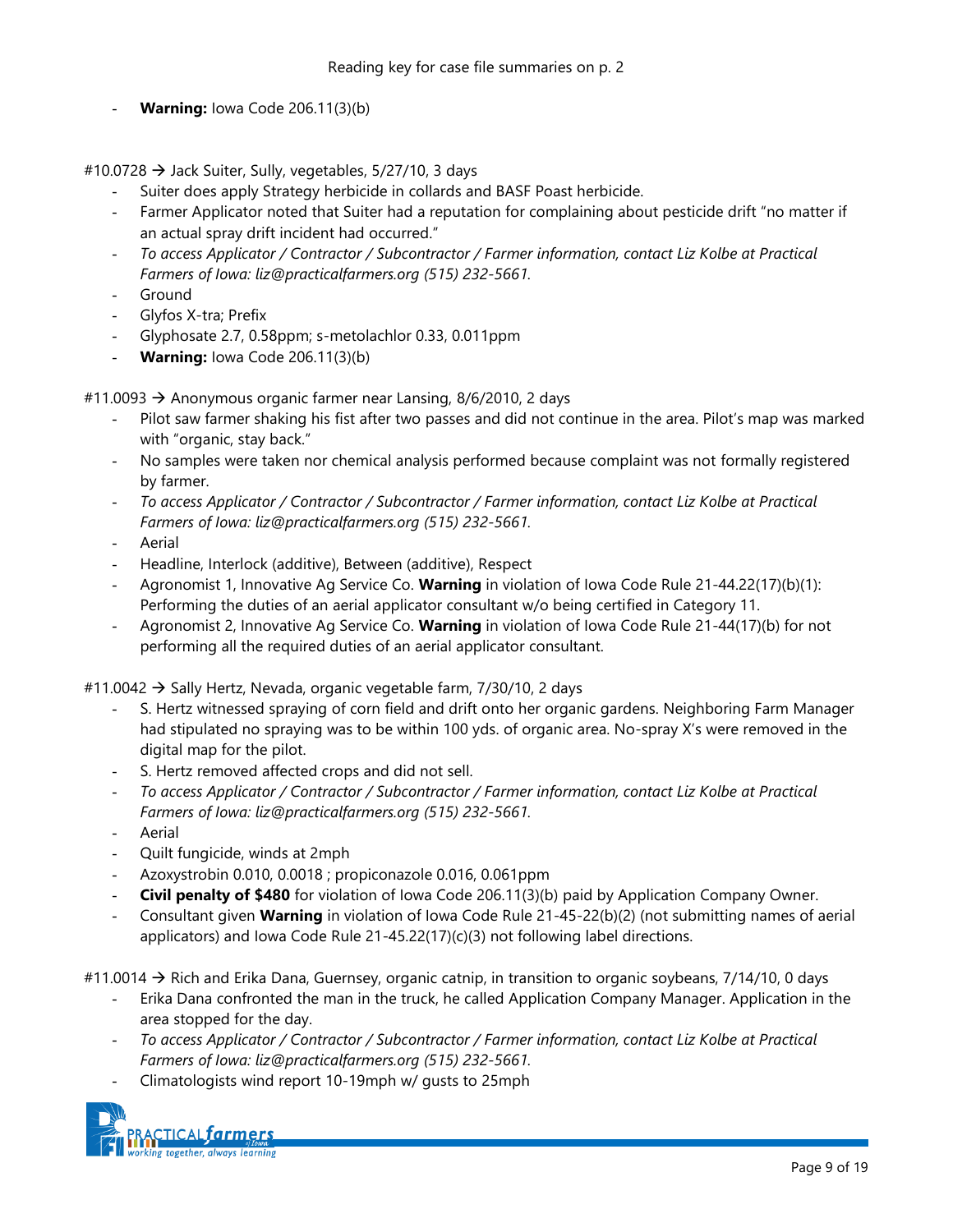- Bullzeye herbicide and Headline fungicide
- Pyraclostrobin: 0.024, 0.014, 0.038 ppm, no glyphosate detected
- Plant Manager of Application Company given **Warning** in violation of Iowa Code 206.11(3)(b): using a pesticide in a manner inconsistent with labeling and Iowa Admin Code Rule 21-45.26(3): not having complete application records.

#11.0029  $\rightarrow$  Vernon Zahradnik, Central City, market vegetables and potato patch, 7/26/10, 0 days

- Zahradnik thought he witnessed overspray to potato patch, further drift.
- *To access Applicator / Contractor / Subcontractor / Farmer information, contact Liz Kolbe at Practical Farmers of Iowa: liz@practicalfarmers.org (515) 232-5661.*
- **Aerial**
- Headline fungicide
- Pyraclostrobin: 1.9, 1.5, 0.016 ppm
- **Warning** in violation Iowa Code 206.11(4)(d) issued to Commercial Applicator.

#11.0635  $\rightarrow$  Angela Jackson, Vermillion, South Dakota, organic winter wheat, 5/9/11, 4 days

- Ms. Jackson witnessed a cloud of spray blow onto her property and her person. Wheat began turning yellow/pale green. Jackson is registered on Iowa sensitive crop registry.
- Applicator said they stayed 30ft from the property line, did not notice any drift. Neighbors on the other side sprayed Harness Xtra on 5-11-11.
- *To access Applicator / Contractor / Subcontractor / Farmer information, contact Liz Kolbe at Practical Farmers of Iowa: liz@practicalfarmers.org (515) 232-5661.*
- **Ground**
- Gly Star Plus and Agri Star 2,4-D LV, 5/5/11, Applicator reported wind at 10mph; climatologist reported 13-24 mph.
- 2,4-D 2-ethylhexyl ester none; 2,4-D acid 0.17, 0.071, 0.13ppm; glyphosate none
- Application Company Owner given **Warning** Iowa Code 206.11(3)(b): inconsistent with labeling.
- Agronomy Sales Associate given **Warning** Iowa Code 206.11(3)(b): inconsistent with labeling.

#11.0786 → William Wyant, Fireside Winery, Marengo, vineyard, 6/20/11, 34-46 days

- Mr. Wyant saw problems on the grapevines he believed were caused by herbicides. Doug Doohan (Ohio State University weed scientist) also inspected vineyards in Conroy and Marengo and noticed effects of herbicide. Pesticide Bureau inspector (Richard Colwell) did not see much that looked like pesticide/herbicide damage.
- *To access Applicator / Contractor / Subcontractor / Farmer information, contact Liz Kolbe at Practical Farmers of Iowa: liz@practicalfarmers.org (515) 232-5661.*
- **Ground**
- Keystone, SureStart, Cornbelt Atrazine 4L, Bayer Corvus to soybean and corn fields. Applications on 5/5/11, 5/12/11, 5/17/11
- No residues were found for: 2,4-D, acetochlor, clopyralid; no other chemicals were tested.
- **Notice of advisory:** violation of Iowa Admin Code 21-45 26(3)(206): name and license number of applicator.

#11.0765  $\rightarrow$  Ron Juergens, Carroll, vineyard, 6/14/11, 6 days

- Juergens saw some leaves curling, might have seen some drift during spraying.
- *To access Applicator / Contractor / Subcontractor / Farmer information, contact Liz Kolbe at Practical Farmers of Iowa: liz@practicalfarmers.org (515) 232-5661.*
- **Ground**

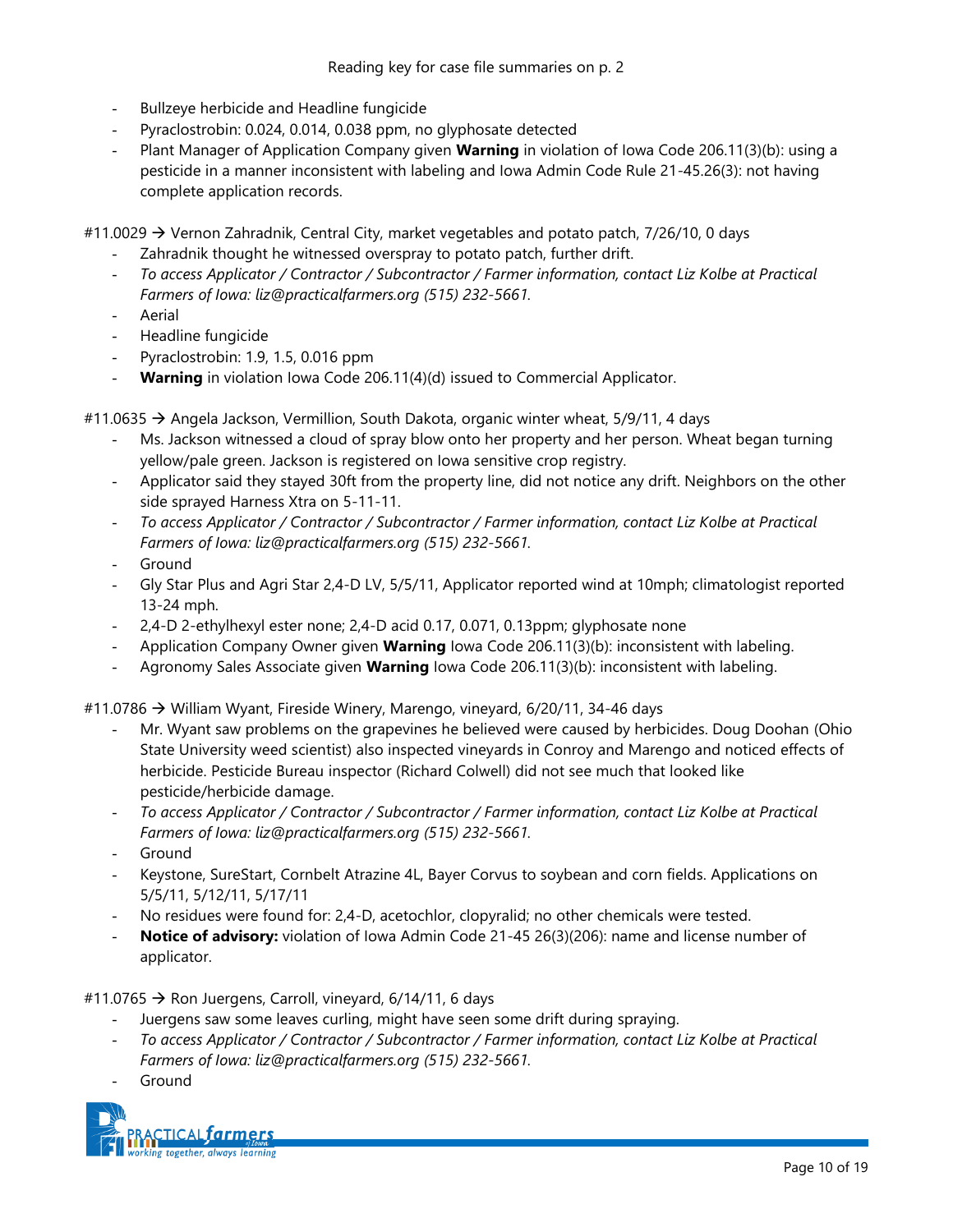- Glyphosate, mesotrione sprayed on 6/8/11
- No chemical residues detected.
- Farmer Applicator given **Warning** for violation of Iowa Code 206.11(3)(b): inconsistent with label (winds was 16-20mph with gusts to 26 mph); label states not to apply with winds over 10mph.

#11.0724  $\rightarrow$  Steve Streeper, independent sales rep for Pioneer Company on behalf of Fireside Winery (Wyant, owner), Marengo, vineyard, 6/6/11, 27 days

- Noticed leaves dropping off vines, some leaves were cupped or elongated. Estimated loss of 2,000 separate grapevines. Phenoxy-type herbicide symptoms were noted. Wyant uses Rely herbicide under the vines.
- Glyphosate: 0.052 0.16ppm
- Other surrounding fields: Wyant treated corn with Breakfree ATZ and Prequel (to the north), to the south with DuPont Envive and Breakfree ATZ, east with Breakfree and Prequel. East fields owned by Farmer Applicator 1, southeast owned by Farmer 2 (his land did not appear treated). Wyant's large lawn appeared to be sprayed, too.
- No directional pattern of herbicide drift could be detected.
- *To access Applicator / Contractor / Subcontractor / Farmer information, contact Liz Kolbe at Practical Farmers of Iowa: liz@practicalfarmers.org (515) 232-5661.*
- Dupont Breakfree ATZ, Abundit Extra, and Tenkoz Lo-Vol 4
- **No apparent violations**; chemical analysis showed glyphosate (Abundit) but no other residues; source of glyphosate could not be determined.

#11.0738  $\rightarrow$  Fred Verschuure, Oskaloosa, vineyard, 6/13/11

- Vineyard showing possible 2,4-D damage.
- 2,4-D and dicamba: none detected; glyphosate: 0.043ppm
- Chemical analysis showed glyphosate residue. Verschuure had applied Round-up; potential self-damage.
- **No violations**

#12.0070  $\rightarrow$  Dean Thorson, Decorah, organic alfalfa, 8/4/11, 0 days

- Thorson saw spray drift and also saw the helicoptor land on his organic alfalfa field.
- Headline AMP fungicide
- *To access Applicator / Contractor / Subcontractor / Farmer information, contact Liz Kolbe at Practical Farmers of Iowa: liz@practicalfarmers.org (515) 232-5661.*
- Aerial
- Metconazole 0.42, 0.43ppm; pyraclostrobin 1.6, 1.6ppm
- **Warning** in violation of Iowa code 206.11(3)(b): inconsistent with label.

#12.0032  $\rightarrow$  Mrs. Kim Kaiser, Hancock, vegetable garden, 7/26/11, 27 days

- Leaves were cupped with some yellowing, plants were stunted.
- *To access Applicator / Contractor / Subcontractor / Farmer information, contact Liz Kolbe at Practical Farmers of Iowa: liz@practicalfarmers.org (515) 232-5661.*
- **Ground**
- Roundup PowerMax, First Rate, Intensity-one, Radiate
- No cloransulam methyl or glyphosate residues detected in chemical analysis.
- Notice of advisory Iowa Admin Code Rule 21-45 26 (3)(206): application record was incomplete. Also some wind speed issues: climatologist recorded 3-12mph w/ gusts to 17mph, Applicator recorded 5- 10mph.

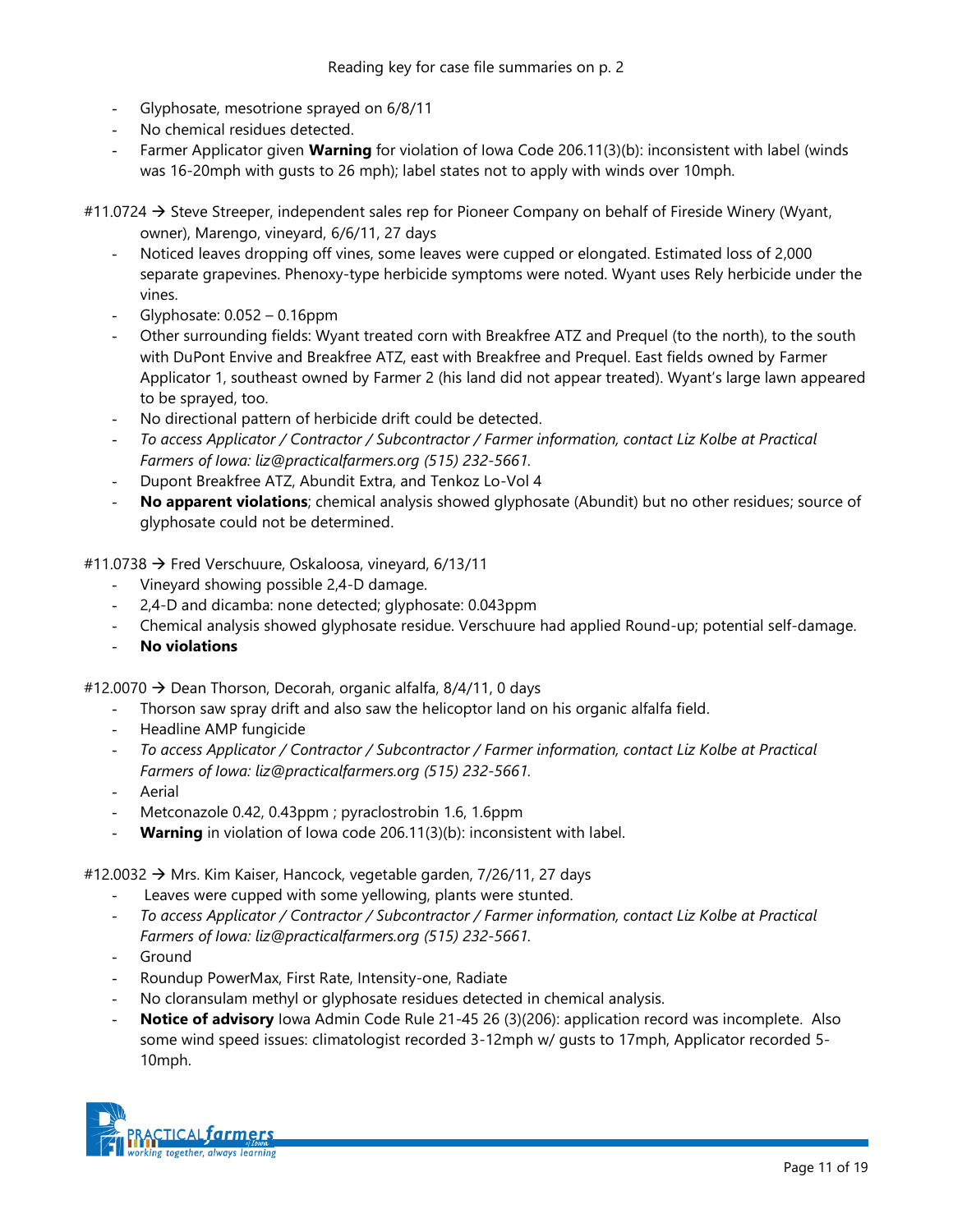#12.0049  $\rightarrow$  Charles Green, Conrad, family and employees, pasture, 8/2/11, 2 days

- Green and family were bailing straw, felt ill effects from the chemical spray.
- *To access Applicator / Contractor / Subcontractor / Farmer information, contact Liz Kolbe at Practical Farmers of Iowa: liz@practicalfarmers.org (515) 232-5661.*
- **Aerial**
- Headline and Endigo ZC on 7/31/11
- Pyraclostrobin 0.78, 0.26ppm; lambda cyhalothrin 0.14ppm; thiamethoxam 0.074, 0.015ppm
- **Civil penalty of \$720** from President and Co-owner of Application Company for violations of Iowa Code 206.11(3)(d); other than label; 206.11(4)(d): careless or negligent; Iowa Code Rule 2-45.22(17): not submitting name of aerial applicator.

#12.0025  $\rightarrow$  Marvin Williams, New Providence, person, family, sweet corn, 7/22/11, 0 days

- Commercial Applicator flew directly over Williams' property causing drift exposure to him and family. Williams, Rosemary Williams, and sister (Mary Cook) were harvesting sweet corn, smelled and tasted chemical. Williams and sister felt ill effects (headache).
- *To access Applicator / Contractor / Subcontractor / Farmer information, contact Liz Kolbe at Practical Farmers of Iowa: liz@practicalfarmers.org (515) 232-5661.*
- **Aerial**
- Headline fungicide
- Pyroclostrobin: 0.043ppm
- President and Co-owner of Application Company: **civil penalty of \$700** for violation of Iowa Code 206.11(3)(b) and 206.11(4)(d).

#12.0059  $\rightarrow$  Don Obrecht, Harlan, property and vineyard, 8/5/11, 1 day

- Obrecht saw spraying, later noticed lightening, cupping, crinkling and saw-toothed pattern in leaves.
- Farmer Applicator was not aware of grapes in the area; Obrecht was not on Sensitive Crop Registry.
- *To access Applicator / Contractor / Subcontractor / Farmer information, contact Liz Kolbe at Practical Farmers of Iowa: liz@practicalfarmers.org (515) 232-5661.*
- Ground
- CornBelt 4LB Lovol Ester to road ditch and fence line.
- No detectable residues of 2,4-D 2-ethylhexyl ester.
- Advisory given because of possible violation of 206.11(3)(d).

#12.0062  $\rightarrow$  Gary Guthrie, Nevada, organic vegetable farm, 8/8/11, 3 days

- Guthrie observed chemical spray drift settle on his organic vegetable gardens.
- *To access Applicator / Contractor / Subcontractor / Farmer information, contact Liz Kolbe at Practical Farmers of Iowa: liz@practicalfarmers.org (515) 232-5661.*
- **Aerial**
- Quilt fungicide and Province insecticide
- Azoxystrobin 0.34, 0.37, 0.008ppm; propiconazole 0.21, 0.008, 0.17ppm; lambda cyhalothrin 0.33, 0.23,  $0.20$ ppm
- Commercial Applicator given **Warning:** violation of 206.11(3)(b): inconsistent with label. Applicator wind speed reported 7mph; climatologist reported 5-12mph.
- Contractor given **Advisory:** violation of Iowa Code Rule 21-45.22(17)(b)(2): not submitting name of aerial applicator.

#12.0013  $\rightarrow$  Mark Hinders, Mitchell, grapes and trees, 7/14/2011, 40 days

Noticed discoloration and some leaf curling on maples and some damage to grape vines.

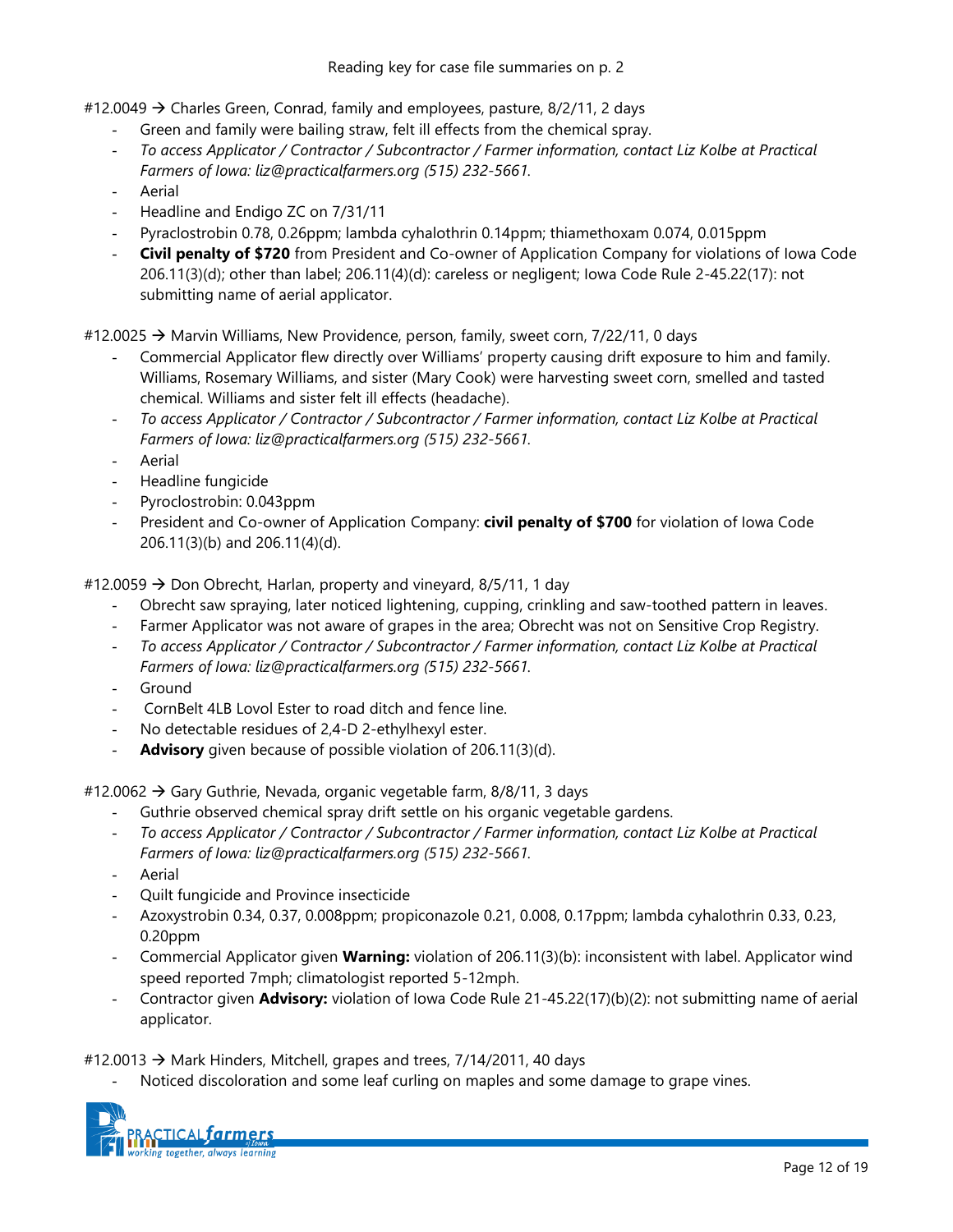- County: selective ditch spray of thistle
- Weed Commissioner (applicator) said did not spray Hinders' side of the road because property was on the no-spray list.
- *To access Applicator / Contractor / Subcontractor / Farmer information, contact Liz Kolbe at Practical Farmers of Iowa: liz@practicalfarmers.org (515) 232-5661.*
- Ground
- ForeFront R&P herbicide
- 2.4-D, none detected
- **Official notice given on site** for other violations: expired license, improperly certified for commercial application.

#12.0046  $\rightarrow$  Loyd Johnson, Bloomin Wooley Acres, Nashua, 8/1/11, 1 day

- Johnson noticed heavy odor and taste of chemical.
- Pilot was aware of vegetable farm and possibly bees, so he was cautious; remembered wind from the southwest.
- *To access Applicator / Contractor / Subcontractor / Farmer information, contact Liz Kolbe at Practical Farmers of Iowa: liz@practicalfarmers.org (515) 232-5661.*
- **Aerial**
- Headline Fungcide
- Pyraclostrobin: 0.81ng/in<sup>2</sup>, 0.14ppm
- **Warning:** Iowa Code 206.11(3)(b): inconsistent with labeling and Iowa Admin Code Rule 21-45 26 (3)(206): not having customer's complete address.

#12.0500  $\rightarrow$  Jim Maranville, Clarinda, vineyard and property, 3/27/12, 0 days

- Maranville saw application, suspected drift due to winds.
- Farmer Applicator recorded wind (to the) northeast at 13mph; climatologist recorded south/southwest at 13-17 mph with gusts 19-25mph
- *To access Applicator / Contractor / Subcontractor / Farmer information, contact Liz Kolbe at Practical Farmers of Iowa: liz@practicalfarmers.org (515) 232-5661.*
- Ground
- Authority XL, Roundup Powermax
- Chlorimuron-ethyl: none; glyphosate: 0.13ppm; sulfentrazone: 0.031ppm
- Advisory: violating Iowa Code 206.11(3)(b): inconsistent with labeling.

#12.0782  $\rightarrow$  Deborah Call, Albia, grapes, 6/5/13, 20 days

- Call noticed what appeared to be herbicide damage to grapes: leaf cupping, some curled and brown, some loss of foliage. Farm was listed on the Sensitive Crop Registry.
- *To access Applicator / Contractor / Subcontractor / Farmer information, contact Liz Kolbe at Practical Farmers of Iowa: liz@practicalfarmers.org (515) 232-5661.*
- **Ground**
- Matador, Roundup Power Max, Loveland Low Vol 6 Ester Weed Killer (to soybeans)
- Commercial Applicator recorded winds E/NE at 7mph; climatologist recorded calm. Temperature inversion may have occurred.
- 2,4-D ethylhexyl ester 1.2, 0.49, 0.19ppm; metolachlor and metribuzin none detected
- Warning: Violation of 206.11(3)(b): inconsistent with labeling.

#12.0644  $\rightarrow$  Shelly Skahill, Coin, property and vineyard, 5/10/12, 1-34 days

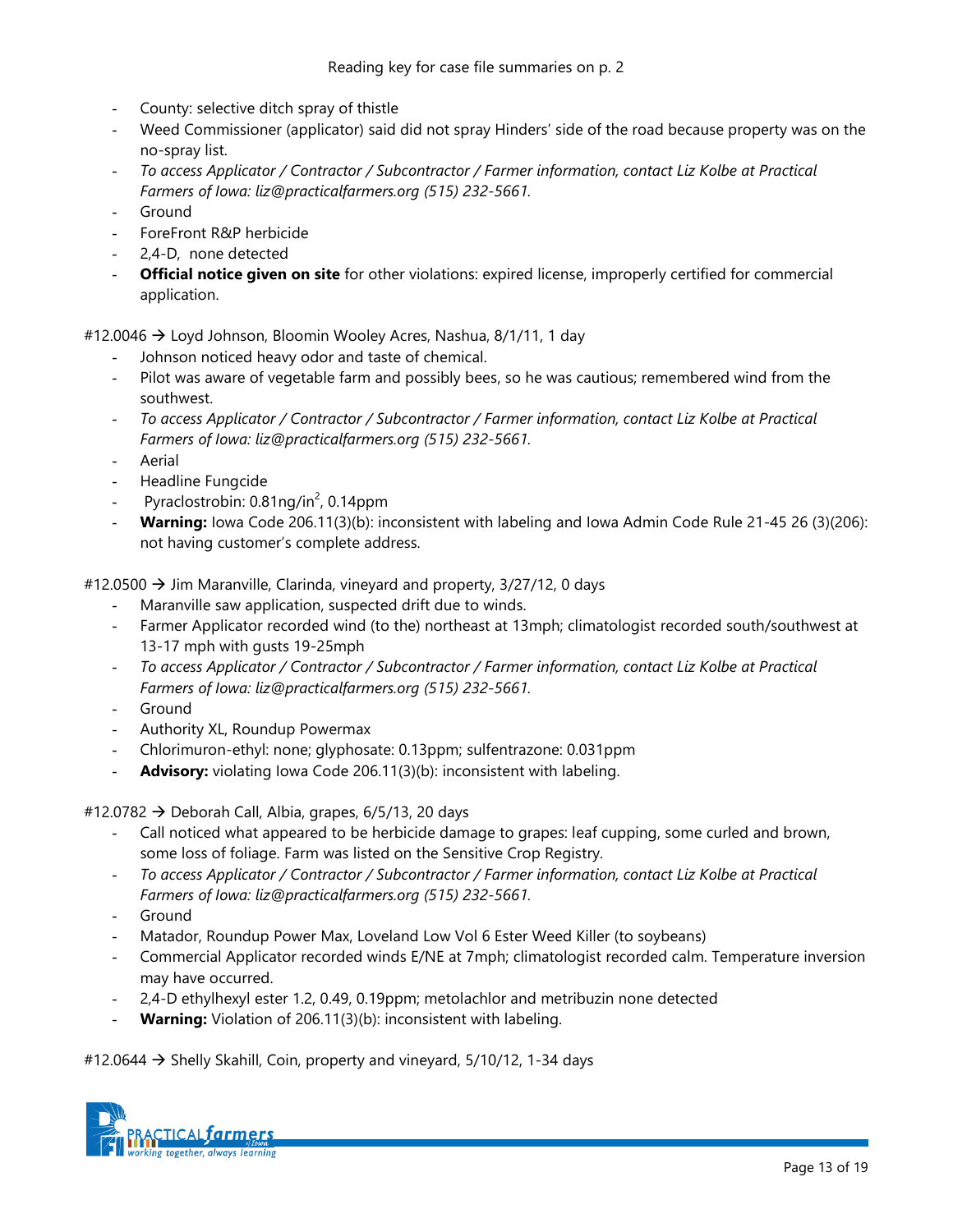- Skahill was listed on Sensitive Crop Registry. . Noticed symptoms on 5/9/12 of light green leaves, some cupping and curling, some copper color, some wrinkling in leaves.
- Skahill applied Prowl H20, Chateau, Rely 280 on 4/11/12; on 4/23/12 applied Manzate Pro-Stick.
- *To access Applicator / Contractor / Subcontractor / Farmer information, contact Liz Kolbe at Practical Farmers of Iowa: liz@practicalfarmers.org (515) 232-5661.*
- Commercial Applicator 1: 4/9/12, Verdict, Surestart, Cornerstone Plus to corn of Neighboring Farm 1 w/ winds NW 3-13, gusts to 19.
- Commercial Applicator 2: 5/2/12 and 5/8/12, applied Sharpen, Extreme, Abundit Extra to soybean of Neighboring Farm 2. Wind S 10-14, gusts to 18.
- Farmer Applicator 1: 4/6/12, Roundup Power Max, Authority First to soybeans w/ winds S/SE 11-17, qusts to 27.
- Commercial Applicator 3: 5/11/12, Durango DMA, Overtime ATZ, Hornet WDG, Atrazine 90DF to corn of Neighboring Farm 3. Wind calm, NW 5-9 gusts to 16.
- Farmer Applicator 2: 5/8/12, SureStart, Durango DMA to corn. Wind NW 6-12 gusts to 23.
- Glyphosate 0.13, 0.078, 0.11ppm; atrazine 0.14 ppm. Eight other chemicals tested were negative.
- Source of chemical residue could not be determined; **advisory given to all applicators** for violation of Iowa Code 206.11(3)(b): inconsistent with labeling.

#12.0568  $\rightarrow$  Kurt Uhlenhake, Ossain, yard and hayfield, 4/23/12, 0 days

- Uhlenhake smelled strong chemical odor and saw nearby field being treated.
- *To access Applicator / Contractor / Subcontractor / Farmer information, contact Liz Kolbe at Practical Farmers of Iowa: liz@practicalfarmers.org (515) 232-5661.*
- **Ground**
- Amine 4 2,4-D Weed Killer to corn; winds NW 6-17mph gusts to 24
- 2,4-D acid: 0.0070ppm
- **Warning** to Contractor in violation of Iowa Code 206.11(3)(b): inconsistent with labeling and Iowa Admin Code Rule 21-45 26 (3)(206): did not document spraying start and end times.

#12.0893 → Stan Staats, Wapello, property, oak, chestnut trees, 6/26/12, 1-84 days

- Organic chestnut tree orchard registered with the state. Damage to the trees noticed, forester said chemical damage. Tops brown and yellow; leaves yellow around the edges and cupped/curled on Chinese chestnut. Leaves on pawpaw bright green.
- Seven different applicators and/or farmers applied Roundup or other products containing glyphosate near the property between April-June 2012.
- Glyphosate 0.085, 0.048ppm; three other chemicals tested, none found.
- Source could not be determined, so **no apparent violations** were charged to any named persons.

#12.0864  $\rightarrow$  Rona Wyant, Fireside Winery, Marengo, vineyard, 6/17/12, 2 days

- Noticed phenoxy-type herbicide damage to grape vines. End of leaves were narrowed to a point and cupping/curling.
- Lime sulfer and Rely were applied to vineyard.
- *To access Applicator / Contractor / Subcontractor / Farmer information, contact Liz Kolbe at Practical Farmers of Iowa: liz@practicalfarmers.org (515) 232-5661.*
- **Ground**
- Roundup Weather Max, DuPont Assurell to beans; wind was recorded by Applicator as W 3-5mph, recorded by climatologist at 3-9mph.
- Application Company treated many fields around the vineyard, but Application Consultant suspected a certain application due to timing of complaint. Other sprayings were essentially disregarded.

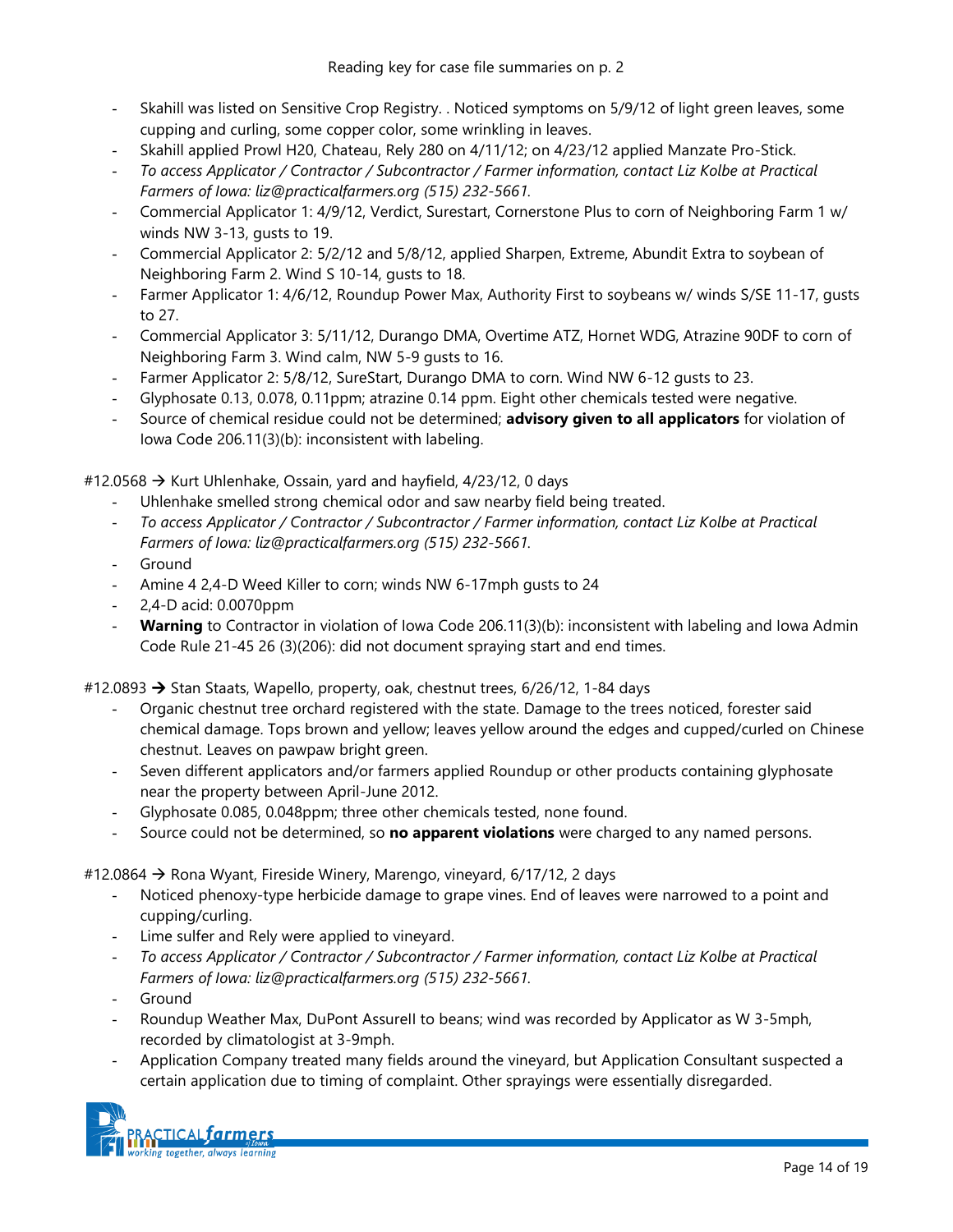- Glyphosate: 0.32, 0.26, 0.049, 0.035ppm
- Warning: Iowa Code 206.11(3)(b): inconsistent with labeling.

#12.0847  $\rightarrow$  Julie Keil, Oxford Junction, plants and trees, 5/25/12, 10 days

- Keil noticed problems with woodland perennials for market: some plants yellowing/brown. Others had lost vigor and/or died ("at this time there is no evidence that they ever existed" – Pesticide Bureau report). Other plants dying back quickly.
- *To access Applicator / Contractor / Subcontractor / Farmer information, contact Liz Kolbe at Practical Farmers of Iowa: liz@practicalfarmers.org (515) 232-5661.*
- **Ground**
- Extreme to soybeans; wind recorded by Applicator at SW 10mph, by climatologist at 10-18mph with gusts to 28mph.
- Glyphosate: none, none, 0.035ppm; imazethapyr: none
- **Warning** for violation of Iowa Code 206.11(3)(b): inconsistent with labeling.

#12.461 → Lloyd Holmes, Battle Creek, vineyard, 5/8/12, 4 days

- Holmes spoke to Farmer Applicator before he sprayed about the bad conditions, vineyard, etc. Holmes' son said Farmer Applicator sprayed anyway after Holmes left (but switched to ultra-low drift setting). The following morning some leaves cupped and curled.
- Holmes used Roundup PowerMax under 2 rows of vines in early April.
- *To access Applicator / Contractor / Subcontractor / Farmer information, contact Liz Kolbe at Practical Farmers of Iowa: liz@practicalfarmers.org (515) 232-5661.*
- **Ground**
- Gly Star Plus, Sonic, Low Vol 4 2,4-D to soybeans
- Glyphosate 0.82, 1.7ppm; sulfentrazone 0.014ppm; 2,4-D none
- Wind N/NE 19-21mph, gusts 24-31mph
- **Warning** for violation of Iowa Code 206.11(3)(b) inconsistent with labeling.

#12.0860  $\rightarrow$  Richard Martin, Boone, melon patch, 6/14/12, 7 days

- Martin has several truck gardens around Boone. Noticed brown leaf spots on watermelon leaves, muskmelon leaves, and cabbage.
- *To access Applicator / Contractor / Subcontractor / Farmer information, contact Liz Kolbe at Practical Farmers of Iowa: liz@practicalfarmers.org (515) 232-5661.*
- Ground
- Flexstar GT 3.5 to soybeans; winds calm
- Fomesafen none; glyphosate 0.055, 0.040ppm
- Warning for violation of Iowa Code 206.11(3)(b): inconsistent with labeling and Iowa Code 206.13: insurance for application company expired 1/1/12.

#13.0025  $\rightarrow$  Mike Swett, Ames, bee hives, 7/18/12, 1 day

- Brooks observed visible drift from aerial application and called Swett (Swett keeps bees on Brooks' property). Swett checked bees, some were flipping upside down, several were dead. Following morning thousands were dead outside the hives. Hives were on Sensitive Crop and Bee Registries.
- *To access Applicator / Contractor / Subcontractor / Farmer information, contact Liz Kolbe at Practical Farmers of Iowa: liz@practicalfarmers.org (515) 232-5661.*
- **Ground**
- Headline Fungicide, Hero to corn
- Bifenthrin, metconazole, pyraclostrobin, zeta cypermethrin: none

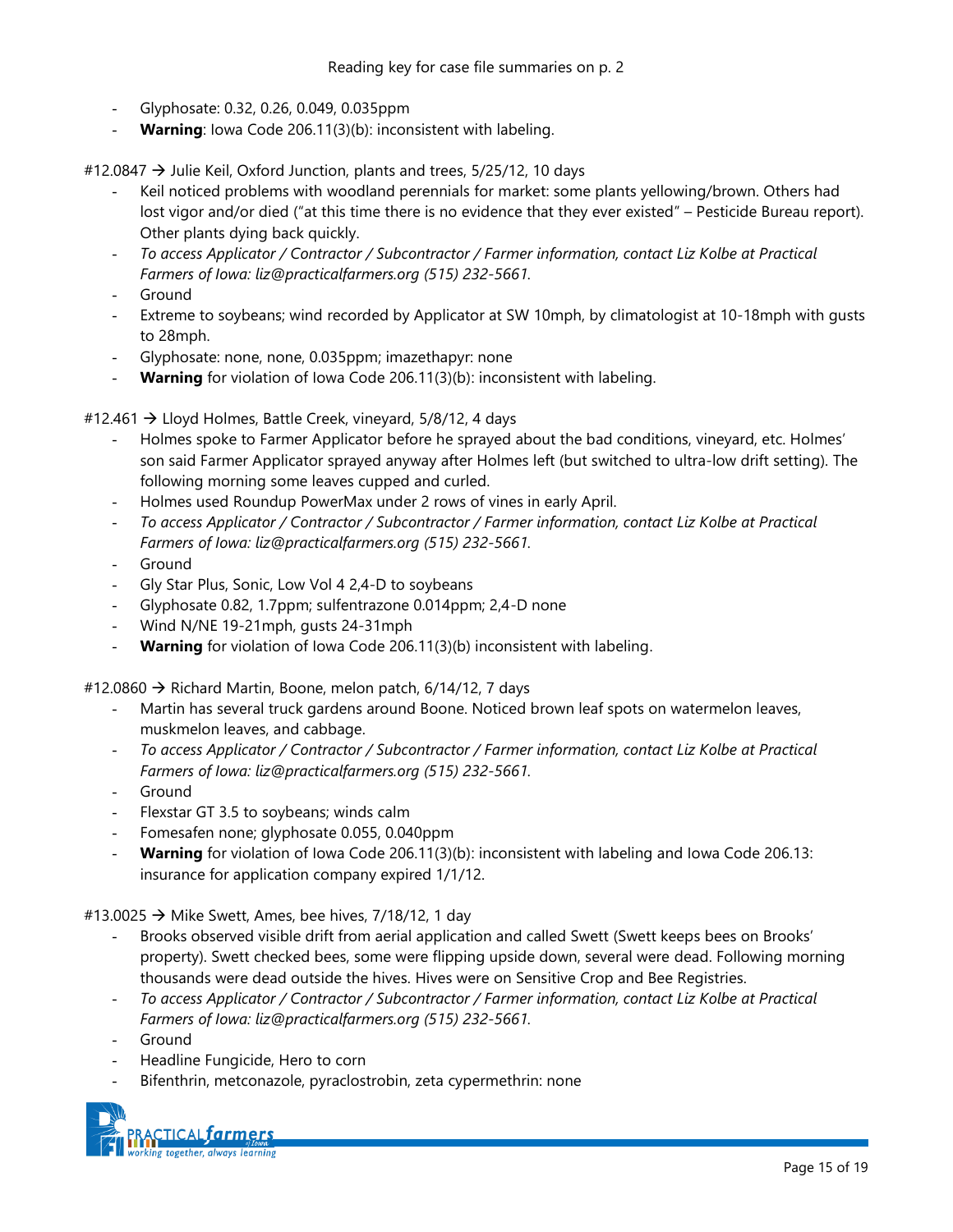- **No detectable residues** from hive swab, pollen, or honey frame.
- **No apparent violations** of Iowa Code.

#13.0048 → Kurt Uhlenhake, Ossian, farmyard and property, organic hayfield, 7/26/12, 2 days

- *To access Applicator / Contractor / Subcontractor / Farmer information, contact Liz Kolbe at Practical Farmers of Iowa: liz@practicalfarmers.org (515) 232-5661.*
- **Aerial**
- Headline and Asana XL with a helicopter to corn on 7/24/12, wind SE at 12mph, gusts to 16mph
- All samples: pyraclostrobin 0.019, 4.9ppm, 44ng/in<sup>2</sup>; one sample esfenvalerate 4.9ppm
- **Warning** for violation of Iowa Code 206.11(3)(b): inconsistent with labeling and Iowa Admin Code Rule 21-45 26 (3)(206): incomplete address and omission of restricted pesticide used.

#13.0057  $\rightarrow$  Craig McCreary Toledo, organic corn and alfalfa, 7/30/12, 3 days

- McCreary saw spraying and tried to drive through his field but chemical odor was too strong and he got a headache. McCreary was not listed on (nor aware of) Sensitive Crop Registry.
- *To access Applicator / Contractor / Subcontractor / Farmer information, contact Liz Kolbe at Practical Farmers of Iowa: liz@practicalfarmers.org (515) 232-5661.*
- **Aerial**
- Cobalt to soybeans
- Applicator recorded wind at 10mph; climatologist recorded 10-17mph, gusts to 20mph
- Chlorpyrifos 0.55, 1.6, 0.14ppm; gamma cyhalothrin 0.13, 0.31ppm
- **Warning** for violation of Iowa Code 206.11(3)(b): inconsistent with labeling and Iowa Admin Code Rule 21-45 26 (3)(206): for several items omitted on spray record.

#13.0055  $\rightarrow$  Rob and Tammy Faux, Tripoli, vegetables, poultry, bees, 7/30/12, 5 days

- Rob Faux was in the field and felt the mist on his person when the aircraft flew directly over the field. Faux farm is on Sensitive Crop Registry.
- *To access Applicator / Contractor / Subcontractor / Farmer information, contact Liz Kolbe at Practical Farmers of Iowa: liz@practicalfarmers.org (515) 232-5661.*
- **Aerial**
- Stratego, Sniper and Lorsban Advanced to soybeans
- Bifenthrin 6.8, 2.4, 2, 11, 6.3 ppm; chlorpyrifos 2.3, 5.6, 7.8, 4ppm; desthio prothioconazole 0.042, 0.17, 0.023, 0.54ppm; trifloxystrobin 7.8, 5.4, 7.6, 3.2, 2.6
- **Civil penalty of \$1,200**
- Violation of Iowa Code 206.11(3)(b): inconsistent with labeling and 206.11(3)(d): applying in a careless or negligent manner.
- Consultant in violation of 21-45.2(17): paid **civil penalty of \$260**; acted as consultant for Commercial Applicator but only met with him once.

**Practical Farmers of Iowa** ٠ **600 5th St. Ames, IA 50010** ٠ **515-232-566** ٠ **practicalfarmers.org**

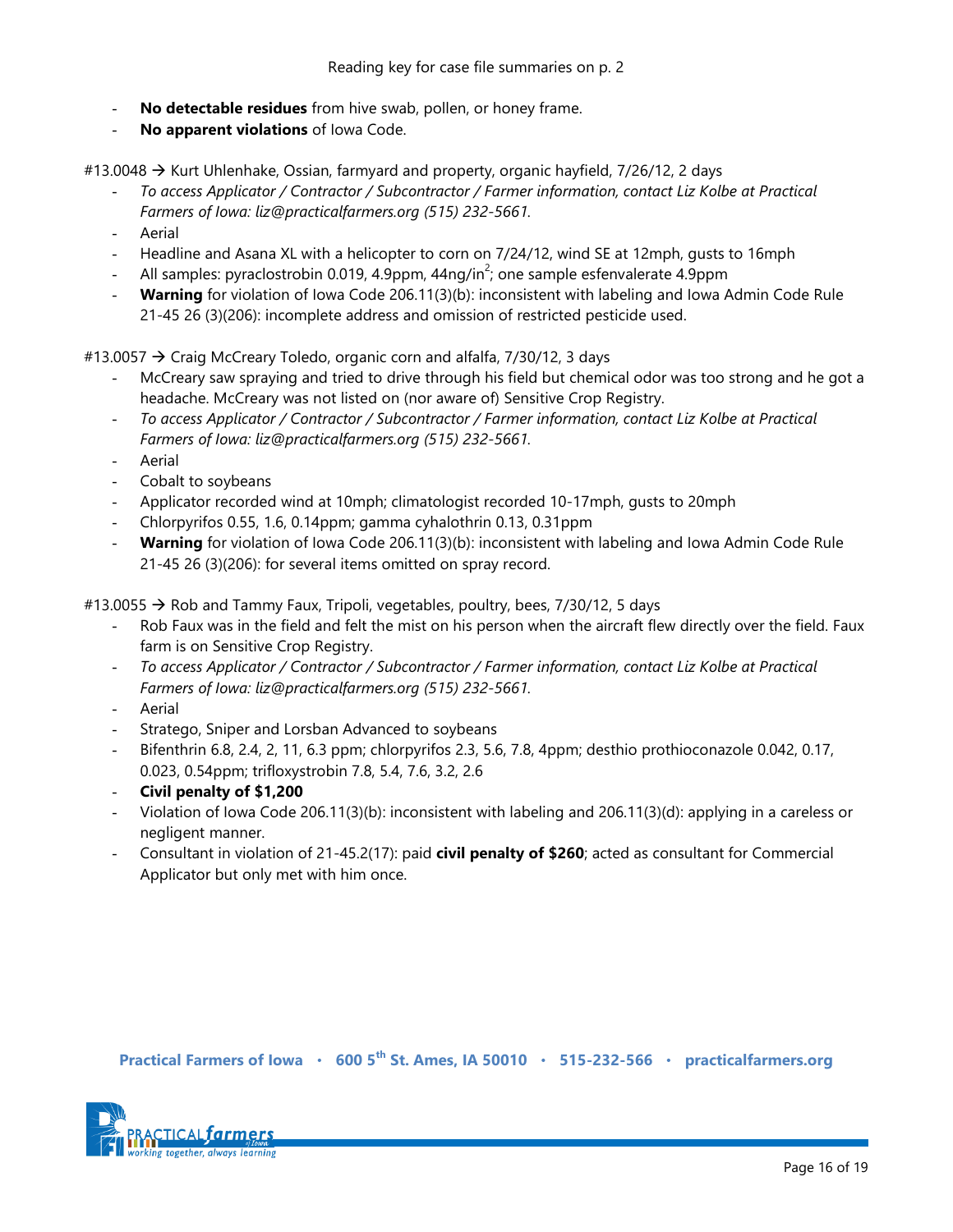# **The content of pages 17-19 are from the Iowa Pesticide Enforcement Response Policy. To obtain a full copy of the policy, contact the Pesticide Bureau at IDALS: (515) 281-8591 or pesticides@iowaAgriculture.gov.**

Penalties and remedial actions enforced by IDALS for Iowa Code 206 violations are based on five criteria: 1. If the applicator holds a private or commercial license; 2. The level of risk posed to human public health; 3. The level of risk posed to environmental health; 4. Type of pesticide misused; and 5. Applicator's prior violations of Iowa Code 206.

The definitions in the table below are used in the grids on pages 18 and 19. The grid on page 18 is specific to private pesticide applicators (farmers applying to their own fields). Page 19 is specific to commercial applicators.

> Iowa Pesticide Enforcement Response Policy -- Iowa Department of Agriculture and Land Stewardship (IDALS) 10-22-1986 revised August 17, 2006 - Page 9 of 12

|  | <b>Health and Environmental Effects</b> |
|--|-----------------------------------------|
|--|-----------------------------------------|

| Actual    | Adverse effects to nontarget organisms or sites are established through<br>sample analysis or other valid basis (e.g. medical and/or veterinary<br>reports, expert testimony)                                                                      |
|-----------|----------------------------------------------------------------------------------------------------------------------------------------------------------------------------------------------------------------------------------------------------|
| Potential | Adverse effects to nontarget sites or organisms are not known to exist.<br>However, analysis reveals a level of residues at the nontarget site which<br>could be reasonably expected to cause adverse effects based upon<br>exposure circumstances |
| Unknown   | Adverse effects not known to exist and the level of contamination at the<br>nontarget site would not be expected to cause unreasonable adverse<br>effects based upon exposure circumstances.                                                       |
| None      | Adverse effects do not exist.                                                                                                                                                                                                                      |

There may be times when a higher or lower level of enforcement response is believed appropriate based upon extent of damage, culpability, and remedial action. When those factors are used to deviate from the response determined through use of one of the tables it must be fully justified in the case file.

The enforcement response for a second offense may be stronger than for a similar first offense. State law will determine when repeat violations are to be considered as first or second offenses.

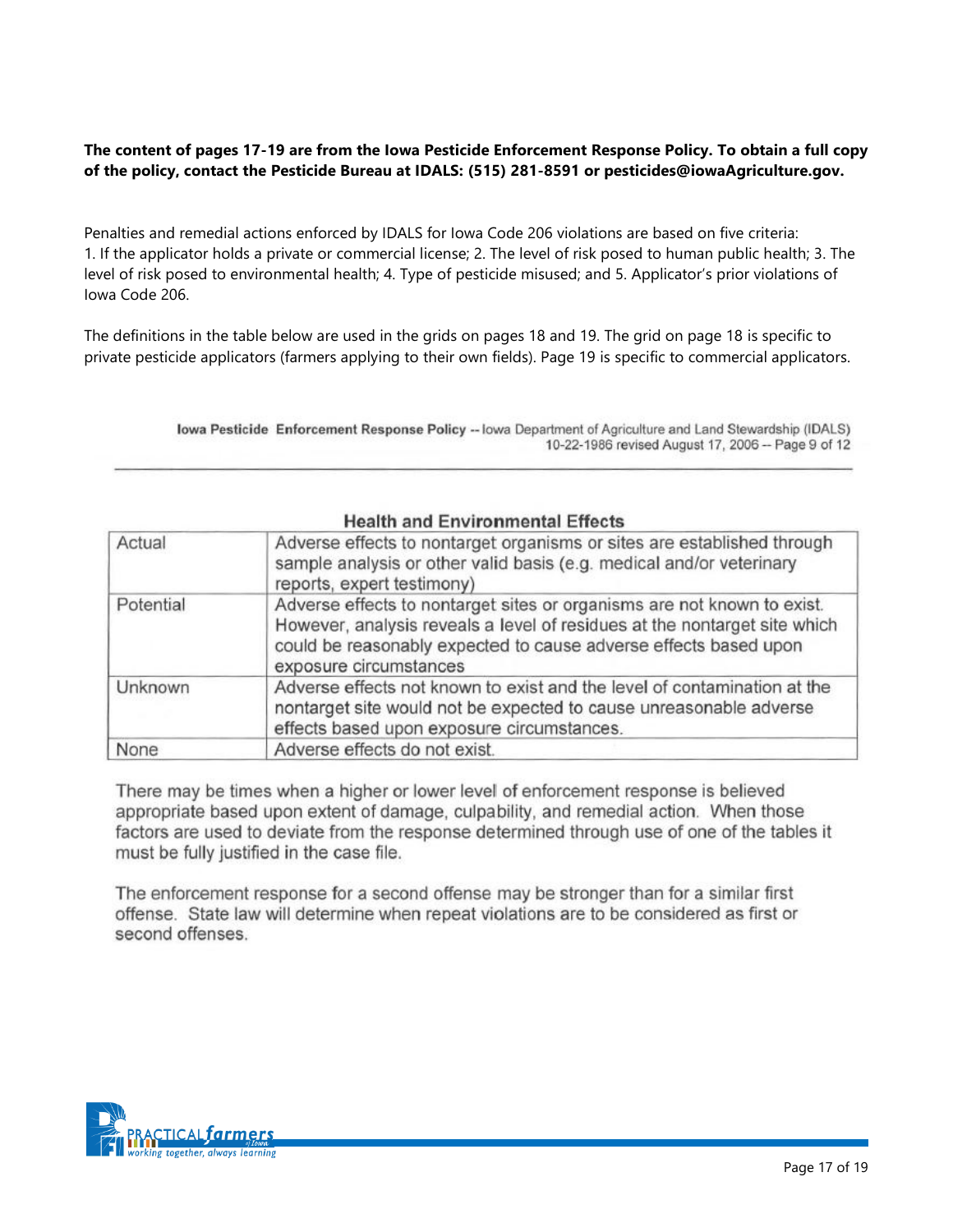

H:\GROUPS\PESTLOTUS\ENFORCE\Enforcement Response Grid 2006.xls -- Private Applicators Rev 5-19-06